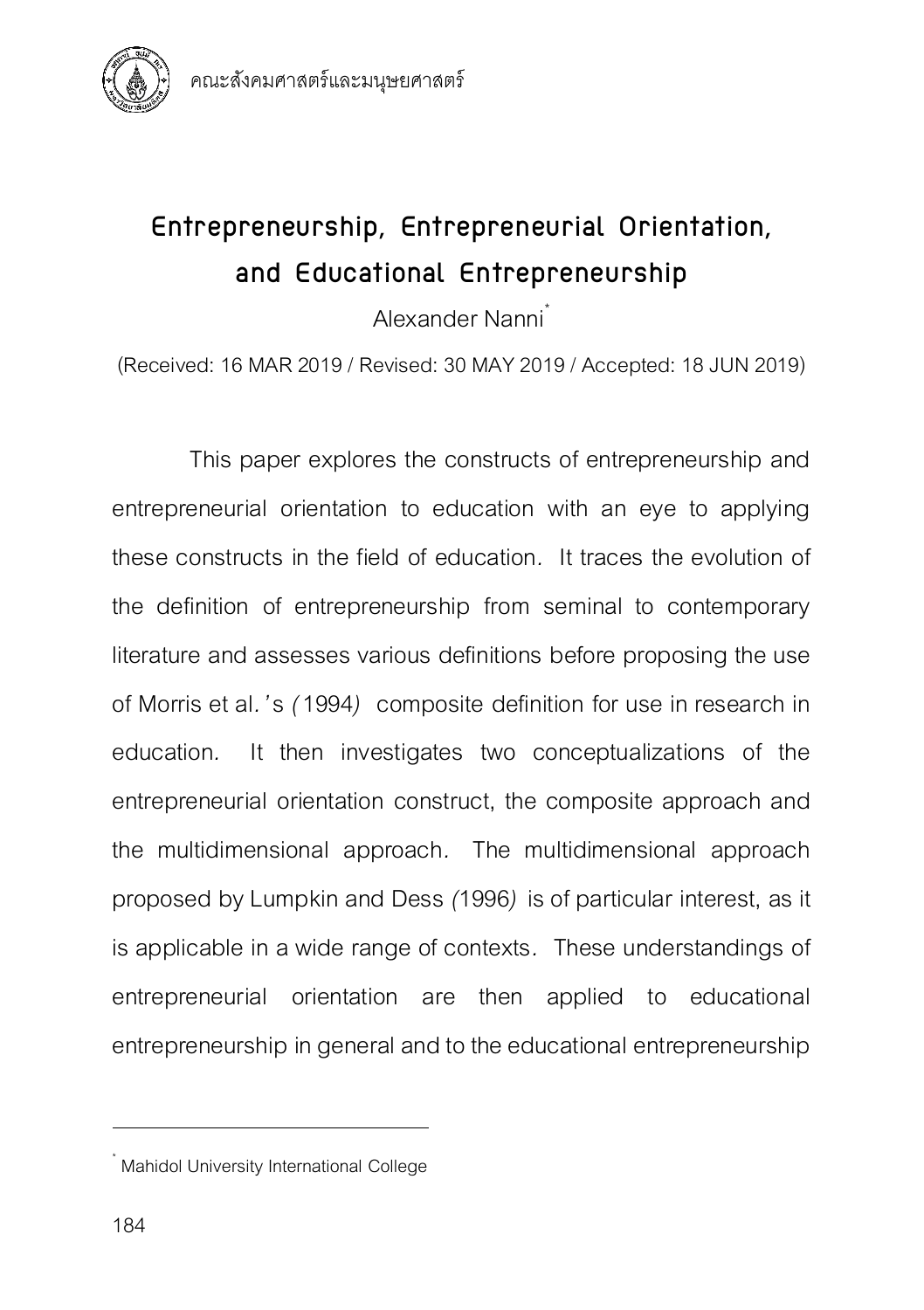framework proposed by Webber and Scott *(*2008*)* in particular*.* Key elements of the definition of entrepreneurship and of entrepreneurial orientation appear in the educational entrepreneurship framework, linking the framework to entrepreneurship research*.* The findings of this paper have implications for researchers who wish to situate their research on education within the long tradition of research on entrepreneurship*.* 

**Keywords***:* Entrepreneurship, Entrepreneurial Orientation, Educational Entrepreneurship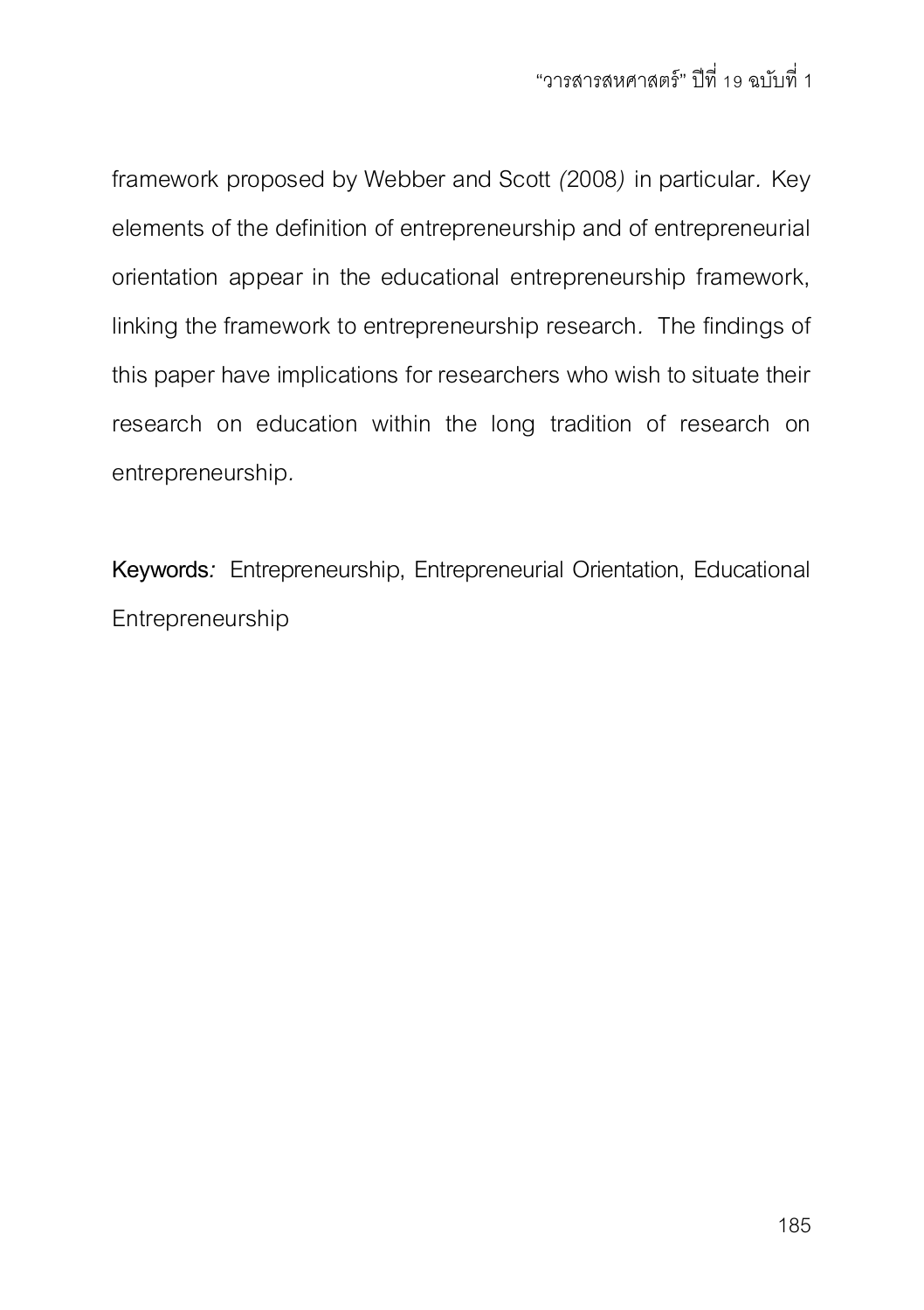

# **ความเ**ป็**นผู้ประกอบการ แนวคิดเกี่ยวกับความเ**ป็**น ผู้ประกอบการ และความเ**ป็**นผู้ประกอบการด้านการศึกษา** Alexander Nanni\*

งานวิจัยชิ ้นนี ้ศึกษาเรื่องความเป็ นผู้ ประกอบการและแนวคิด เกี่ยวกับความเป็นผู้ประกอบการด้านการศึกษา โดยมีวัตถุประสงค์คือการ นำเอาแนวคิดดังกล่าวมาใช้ในด้านการศึกษา งานวิจัยนี้รวบรวมคำจำกัด ความของคำว่า "ความเป็นผู้ประกอบการ" ที่เปลี่ยนแปลงไปตั้งแต่อดีต จนถึงปัจจุบัน มีการประเมินคำจำกัดความต่าง ๆ แล้วจึงเสนอให้ใช้คำ จำกัดความที่รวบรวมขึ้นของมอร์ริสและคณะ ( Morris et al, 1994) ในการ วิจัยทางด้านการศึกษา จากนั้นจึงศึกษาแนวคิดเกี่ยวกับการเป็น ผู้ประกอบการ 2 แบบ อันได้แก่ แนวคิดแบบรวม และแนวคิดแบบหลายมิติ โดยให้ ความสนใจในแนวคิดแบบหลายมิติของลัมพ์กินและเดสส์ (Lumpkin & Dess, 1996) เป็นพิเศษ เนื่องจากสามารถนำไปใช้ได้ใน หลากหลายบริบท ความเข้าใจเรื่องแนวคิดเกี่ยวกับความเป็น ผู้ประกอบการจะสามารถนำไปประยุกต์ใช้กับความเป็นผู้ประกอบการด้าน การศึกษา และทฤษฎีความเป็นผู้ประกอบการด้านการศึกษาของ เว็บเบอร์ และสก็อตต์ (Webber & Scott, 2008) ได้ องค์ประกอบหลักของคำจำกัด

<sup>.&</sup>lt;br>Mahidol University International College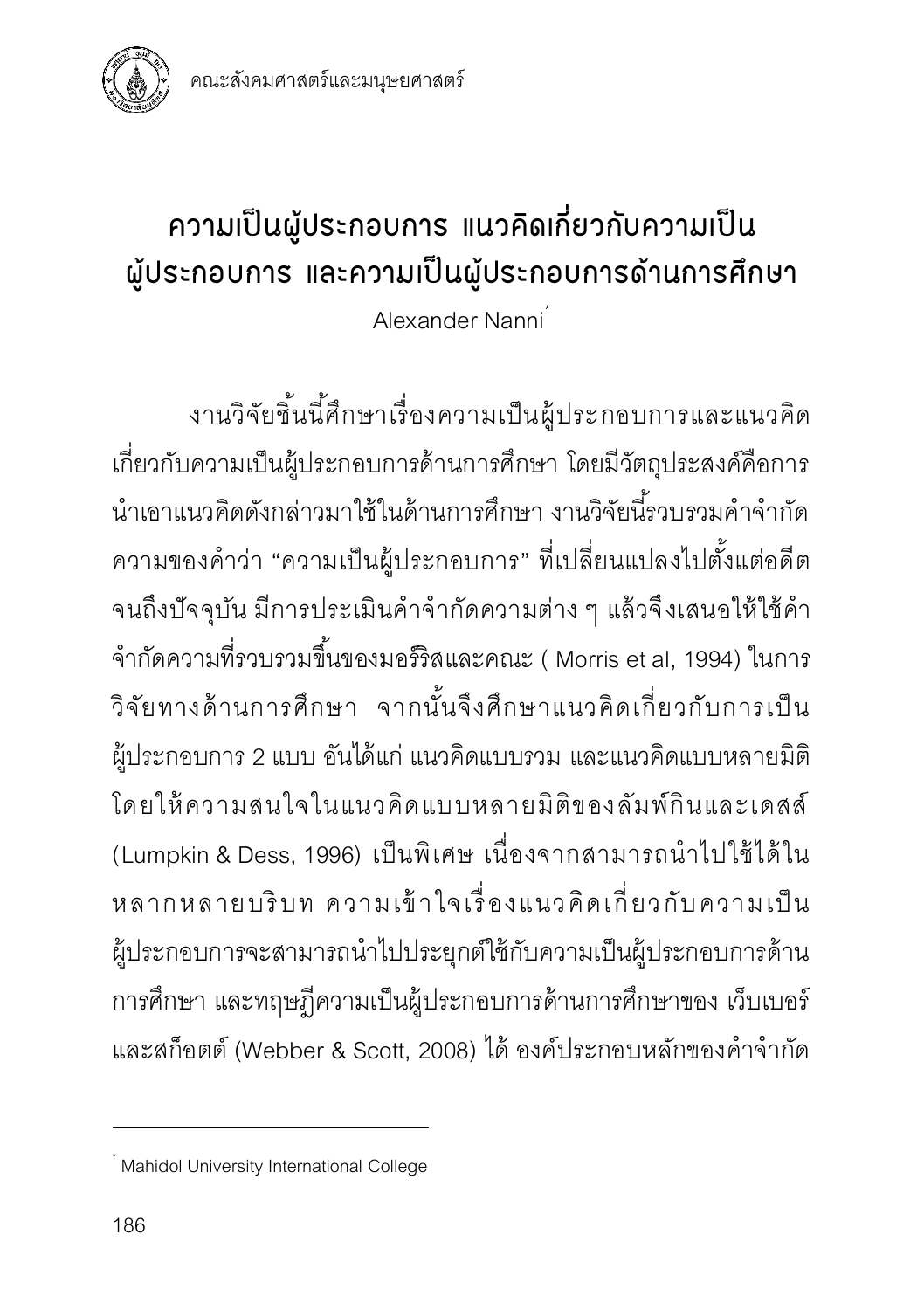้ความและแนวคิดเกี่ยวกับความเป็นผู้ประกอบการนั้น ปรากฏอยู่ในทฤษฎี ความเป็นผู้ประกอบการด้านการศึกษา ซึ่งเชื่อมโยงทฤษฏีดังกล่าวเข้ากับ งานวิจัยเกี่ยวกับความเป็นผู้ประกอบการ ข้อสรุปของงานวิจัยนี้จะเป็น ประโยชน์ต่อผู้วิจัยที่ต้องการศึกษาเกี่ยวกับความเป็นมาของการวิจัยใน เรื่องความเป็นผู้ประกอบการ

**ค ำส ำคัญ:** ความเป็นผู้ประกอบการ แนวคิดเกี่ยวกับความเป็นผู้ประกอบการ ความเป็นผู้ประกอบการด้านการศึกษา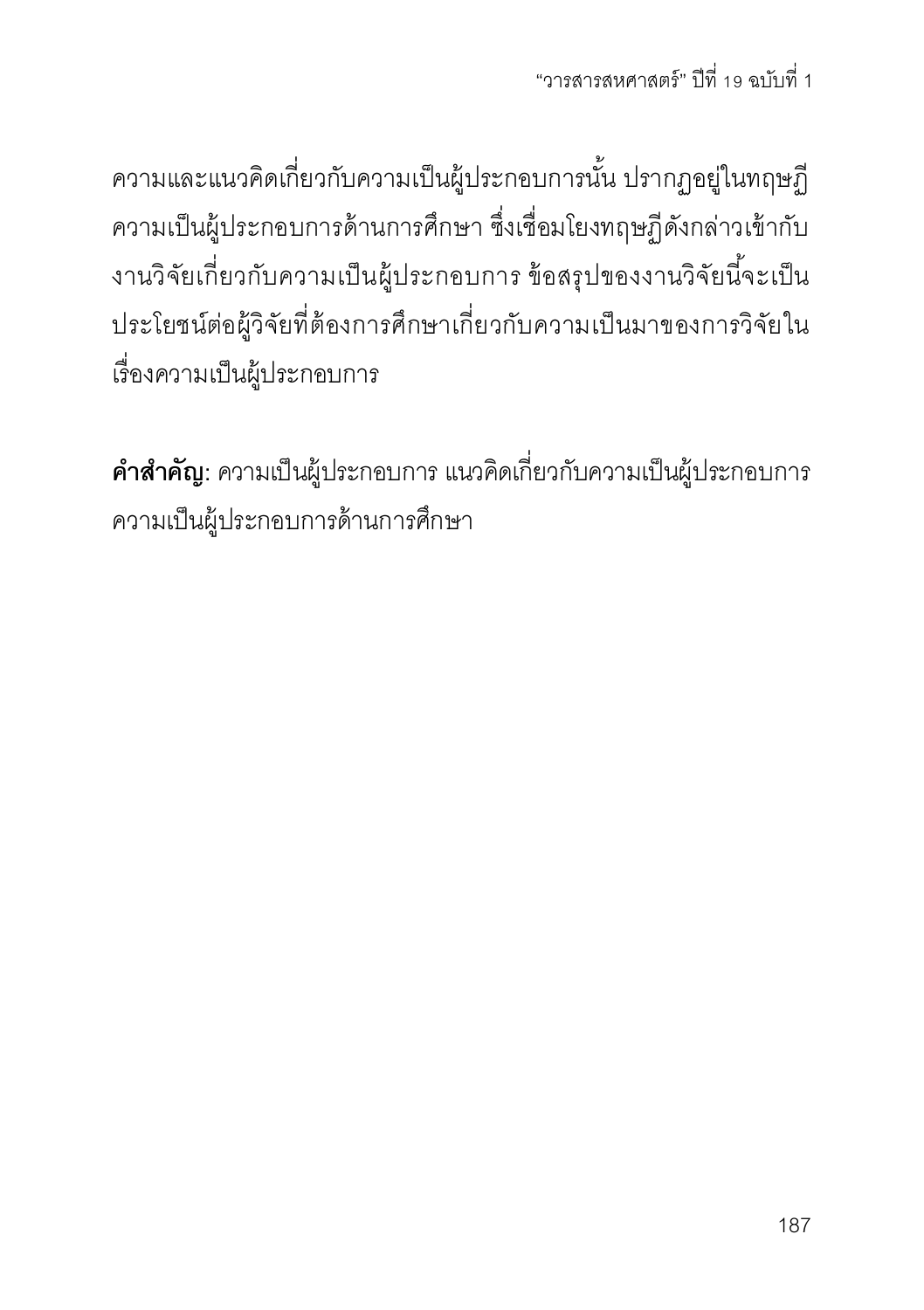

# **Entrepreneurship, Entrepreneurial Orientation, and Educational Entrepreneurship**

Alexander Nanni

# **Introduction**

The aim of this paper is to investigate entrepreneurship and educational entrepreneurship with an eye to the application of these theories in understanding the applicability of these constructs to education. First, this review will trace the development of the definition of entrepreneurship from the seminal authors to the present day. It will evaluate the available definitions, and select a definition appropriate for use in further research. Next, it will evaluate the multiple approaches to creating an entrepreneurial orientation construct, again selecting a construct appropriate for use in further research on education. Then the review will explore the literature on educational entrepreneurship itself. This literature review draws heavily on theoretical works on entrepreneurship, entrepreneurial orientation, and educational entrepreneurship. Seminal works in all

<sup>.&</sup>lt;br>Mahidol University International College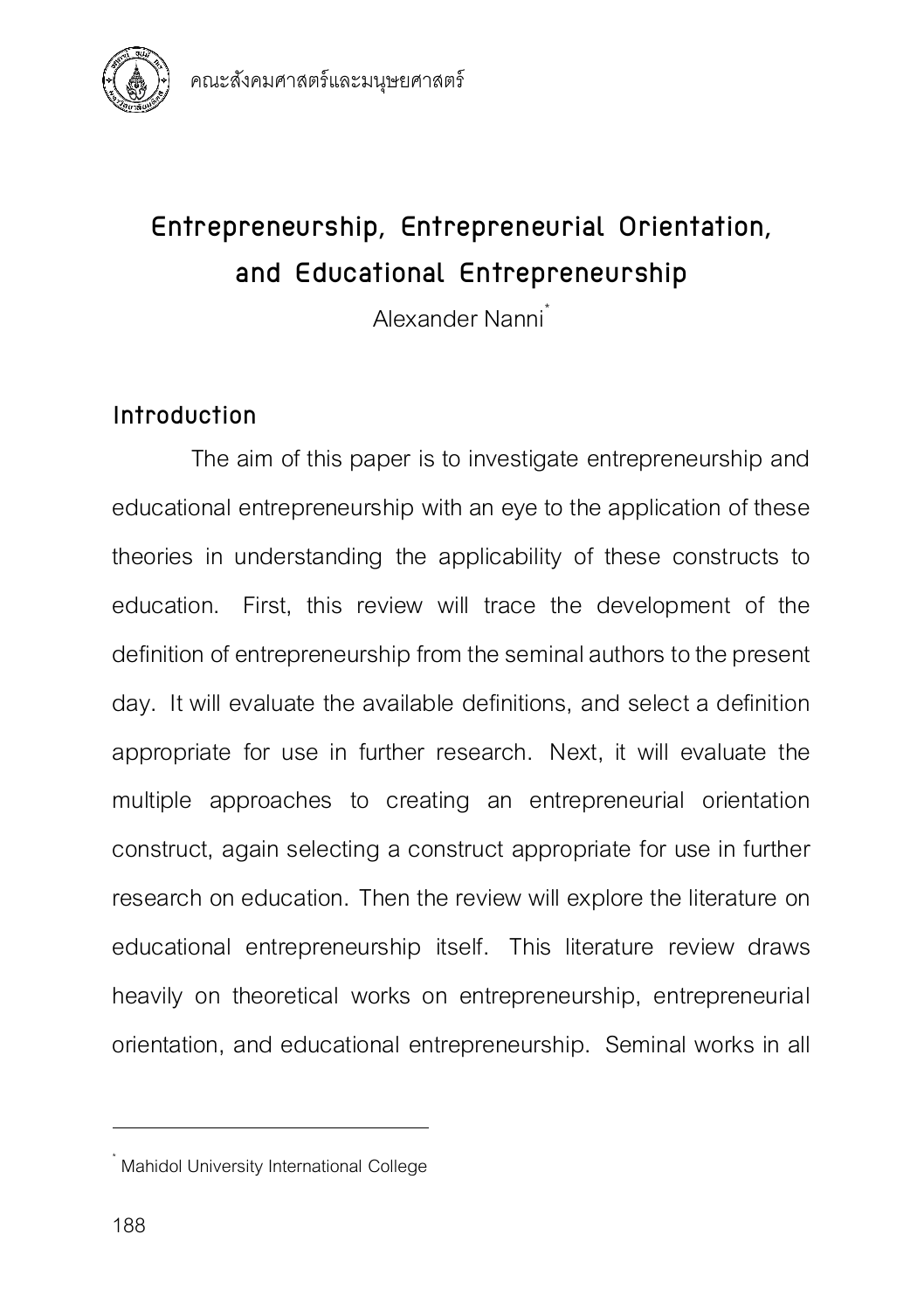areas are included, whereas quantitative research has been excluded. The objective of this literature review is to provide theoretical frameworks for future qualitative research, and many of the available quantitative studies on entrepreneurship are only tangentially related to this goal.

## **Defining Entrepreneurship**

The term *entrepreneurship* is used widely; however, the definitions that researchers provide are often vague and sometimes inconsistent. This impacts the state of entrepreneurship research, which has become a "hodgepodge" (Shane & Venkataraman, 2000, 217) because of the broad use of this label. Before addressing other areas of research, this review will explore the definition of entrepreneurship.

#### **Seminal Definitions**

Theorists have used the term *entrepreneurship* for hundreds of years, beginning perhaps with Jean Baptiste Say circa 1800 (Drucker, 1985). Say observed, "The entrepreneur shifts economic resources out of an area of lower and into an area of higher productivity and greater yield" (as quoted in Smith and Petersen,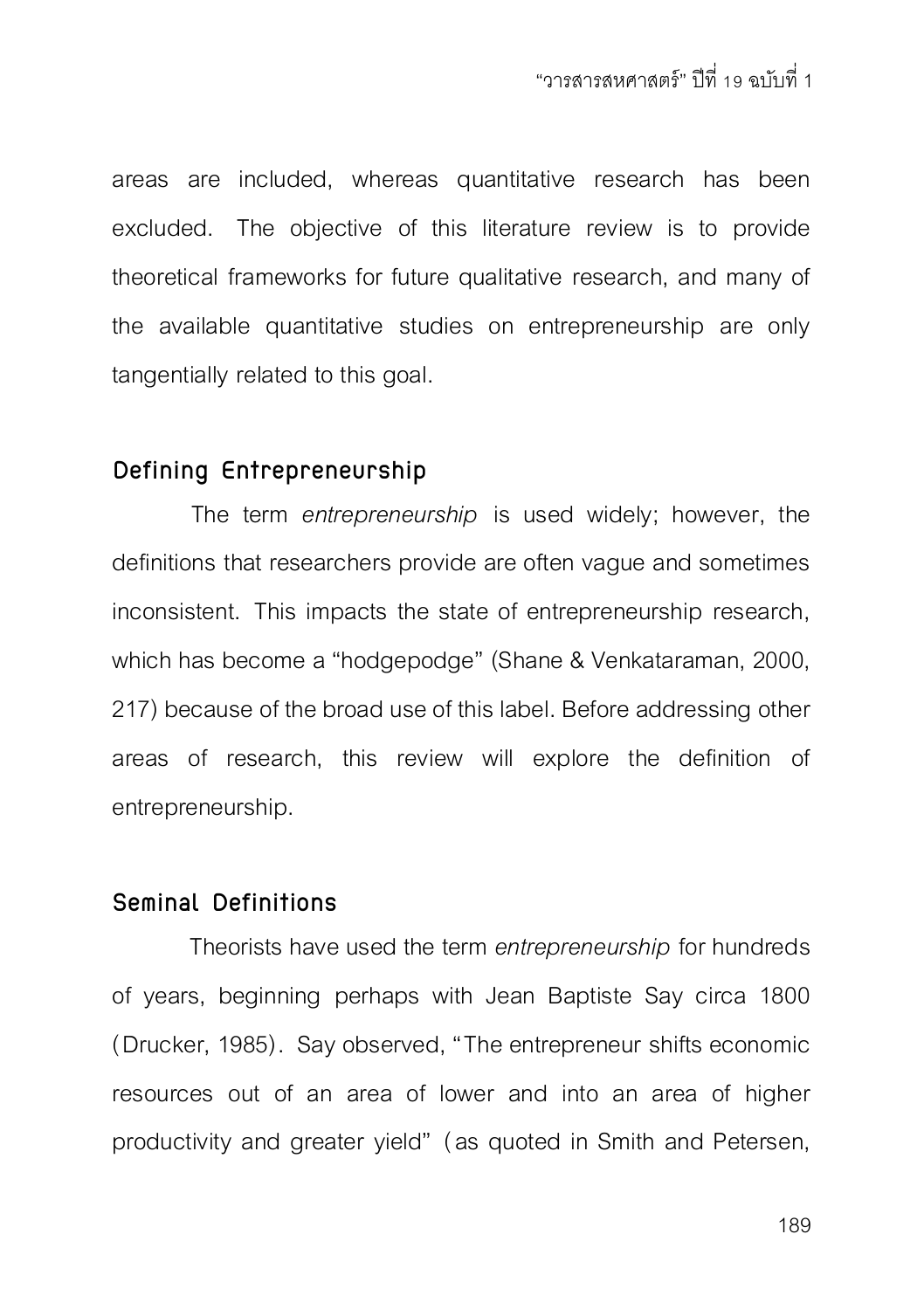

คณะสังคมศาสตร์และมนุษยศาสตร์

2006, p. 17). Say's ideas were further developed by theorists such as Mill (1848), who posited that risk was an essential element of entrepreneurship. Schumpeter, who pioneered the idea of creative destruction (Schiller & Crewson, 1997), claims that Mill popularized the term *entrepreneurship* in economic circles ( Carland, Hoy, & Carland, 1988) . To Schumpeter, capitalist markets were able to function effectively because of the drive for innovation and entrepreneurship (Schumpeter 1934; Schiller & Crewson, 1997). In his view, entrepreneurship was critical in effecting change in capitalist societies (Shane & Venkataraman, 2000). Schumpeter's definition of entrepreneurship was much broader than Say's, as it included not only individuals seeking to profit by shifting resources to areas of higher productivity but also managers of existing businesses and individuals involved in the public and nonprofit sectors (Schiller & Crewson, 1997). Subsequent theorists continued to broaden the definition of entrepreneurship and to apply it in domains other than business, resulting in hundreds of divergent definitions (Morris, Lewis, & Sexton, 1994).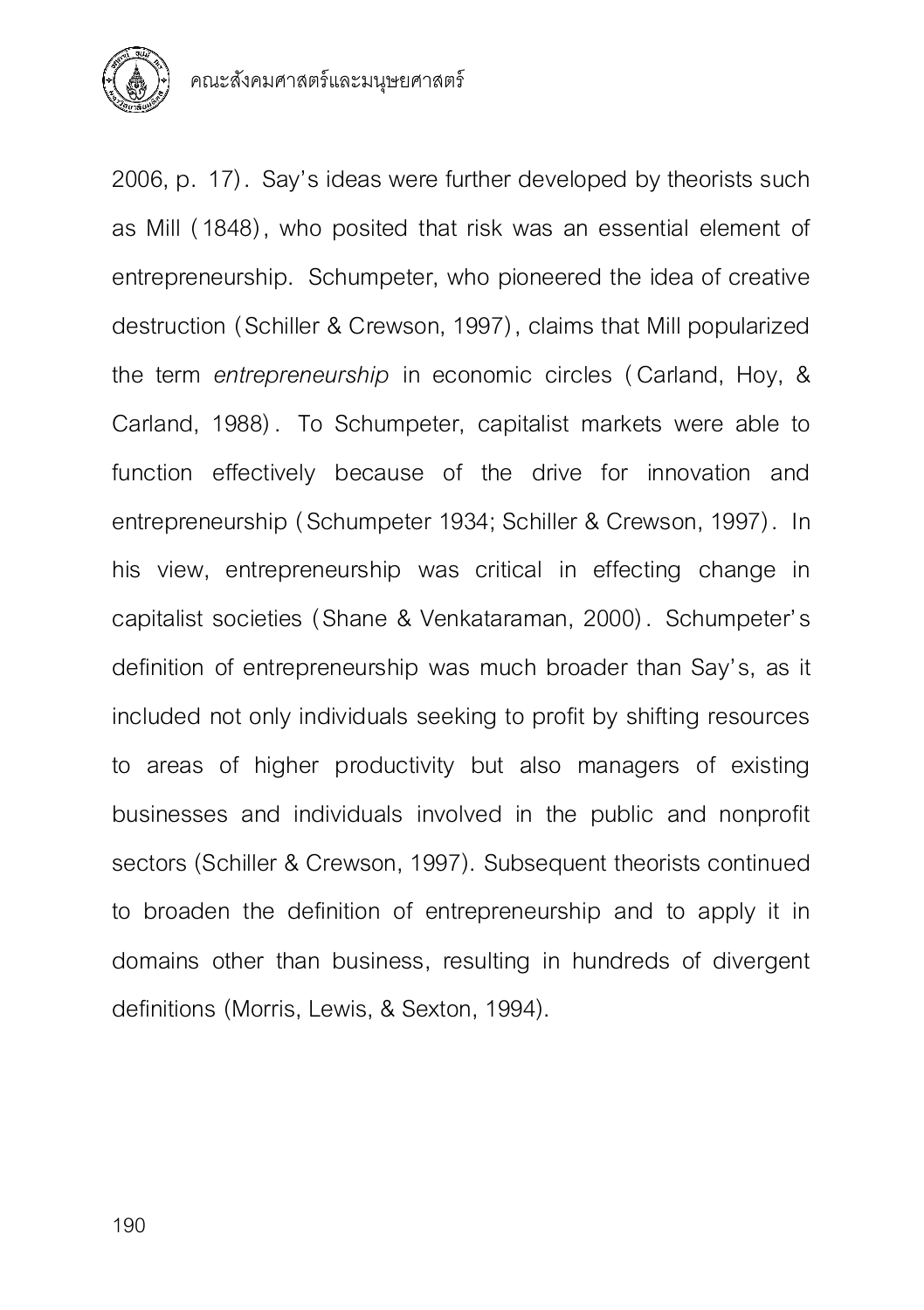## **Contemporary Definitions**

The many definitions of *entrepreneurship* can be classified into distinct categories. In an analysis of 75 common definitions of entrepreneurship, Morris et al. (1994) found that the top five most common key terms were " starting/ founding/ creating, new business/new venture, innovation/new products/new market, pursuit of opportunity" and "risk-taking/risk management/uncertainty" (23). The breadth of these key terms indicate that entrepreneurship now encompasses much more than it did originally. This breadth has also led theorists such as Morris et al. (1994) and Gartner (1990) to attempt to categorize these definitions.

Morris et al. (1994) advance a system of categorization that separates perspectives on entrepreneurship into seven categories: creation of wealth, creating of enterprise, creation of innovation, creation of change, creation of employment, creation of value, and creation of growth. The first perspective, the creation of wealth, is consistent with Say' s strictly economic definition ( Smith and Petersen, 2006). Some theorists, such as Gartner, argue that the creation of enterprise is essential to entrepreneurship, and thus that activities that do not result in the creation of enterprise are not entrepreneurial activities (as cited in Carland, Hoy, & Carland 1988).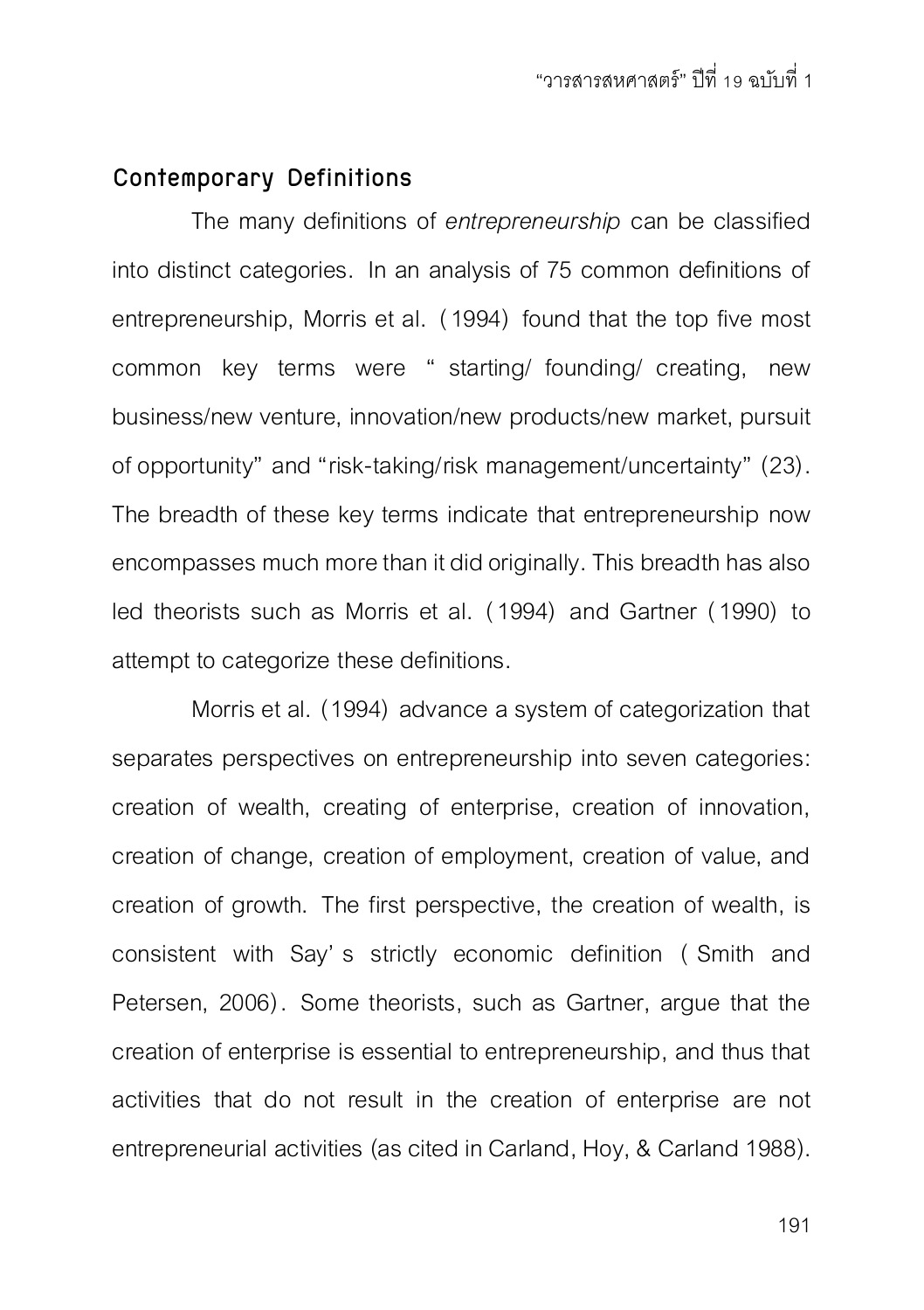

Other theorists, such as Drucker (1985) connect entrepreneurship and innovation. According to Drucker ( 1985) , entrepreneurship is innovation in response to changes in the environment, such as industry structure, demographics, or new knowledge. As for change, Morris et al. 1994) found change to be the fifteenth most common key term in their study of 75 definitions of entrepreneurship. For yet other theorists, such as Schiller and Crewson (2001), entrepreneurship can be understood to mean self-employment. Others, such as Amit and Zott (2001) propose a close link between entrepreneurship and value creation. The concept of entrepreneurship as proactive growth is present in Sexton and Bowman-Upton (1991) among others.

Whereas Morris et al. (1994) identified major perspectives on the meaning of entrepreneurship, Gartner (1990) identified eight common themes in the discussion of entrepreneurship: "entrepreneurs, innovation, organization creation, creating value, profit or non-profit, growth, uniqueness, and owner-manager" (15). The majority of these areas overlap: innovation, creation of organizations/employment, creation of value, and creation of growth. Furthermore, Morris et al. 's category of employment creation is similar, to Gartner's theme of owner-manager. One major difference is that Gartner (1990) includes profit or non-profit in his definitions.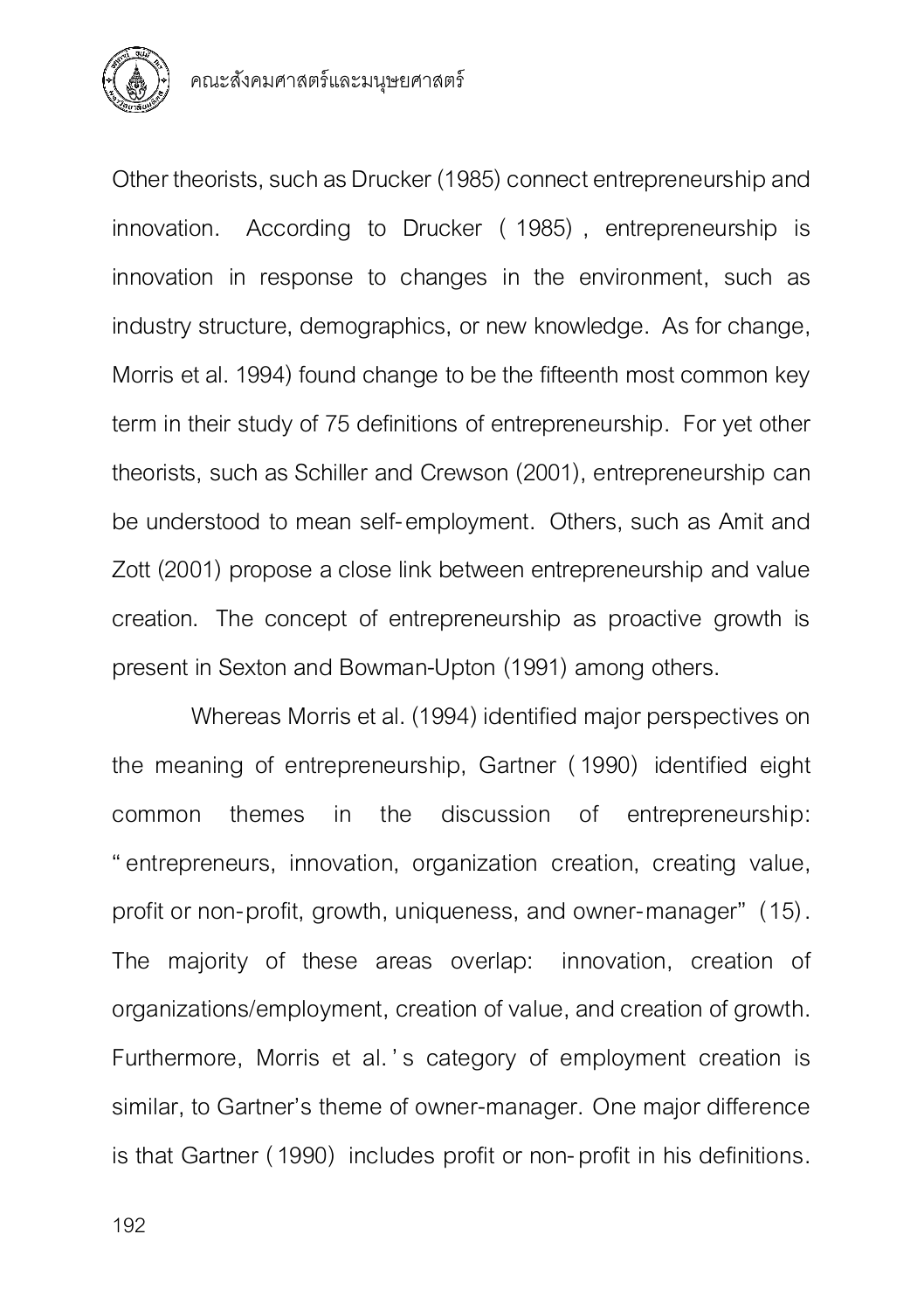This provides an additional subdivision within the field of entrepreneurship, dividing entrepreneurs based on their involvement with a specific type of organization.

The various definitions of entrepreneurship posited by researchers typically contain more than one of the themes described above. For example, George and Zahra ( 2002) define entrepreneurship as "new venture creation, innovation, and risk taking" (5). The first two components of the definition, new venture creation and innovation, fall neatly into the classifications described above. The third, risk taking, is closely linked to the seminal definition offered by Mill (1848). While categorization schemes are useful, they may also give the false impression that researchers are proposing monodimensional definitions of entrepreneurship, which is not the case.

After analyzing main perspectives on entrepreneurship prevalent in the literature, Morris et al. ( 1994) synthesize the perspectives as follows:

Entrepreneurship is a process activity. It generally involves the following inputs: an opportunity; one or more proactive individuals; an organizational context; risk, innovation; and resources. It can produce the following outcomes: a new venture or enterprise; value; new products or processes; profit or personal benefit; and growth. (p. 26)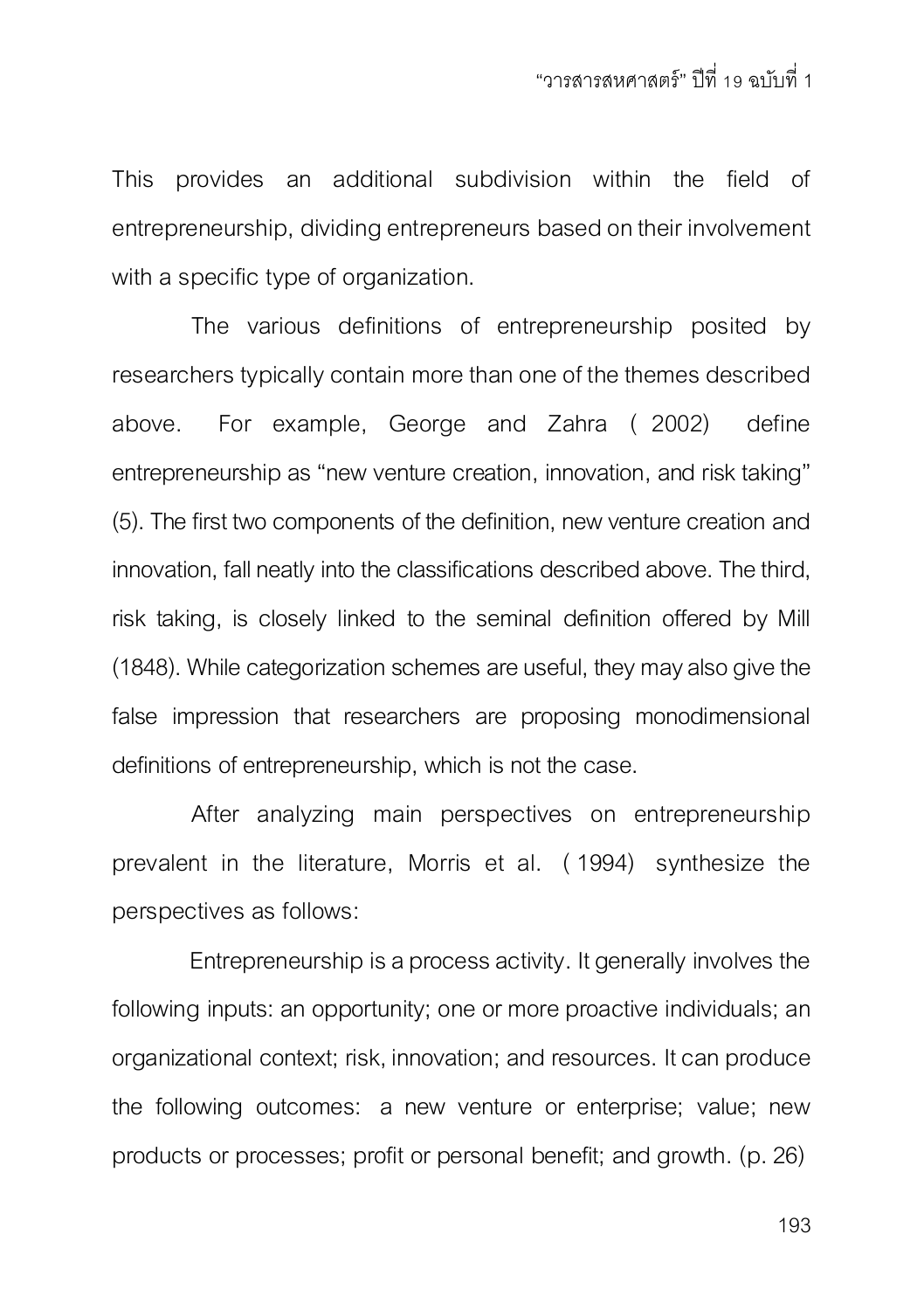

The researchers are careful to indicate that entrepreneurship is variable, i.e., it is heavily dependent on context. For this reason, even a well-constructed definition may be unable to sufficiently capture the nature of entrepreneurship (Morris et al. 1994). Using the degree and frequency of entrepreneurship as the two main dimensions of variability, the researchers demonstrates five possible scenarios: a low frequency, low degree scenario is periodic/ incremental; a low frequency, high degree scenario is periodic/ discontinuous; a high frequency, low degree scenario is continuous/incremental and a high frequency, high degree scenario is revolutionary. Finally, the moderate frequency, moderate degree scenario is dynamic (Morris et al., 1994). This attempt to make the definition of entrepreneurship contingent on context does provide flexibility.

# **Arguments against Redefining Entrepreneurship**

A great deal of time and attention has been dedicated to defining entrepreneurship. In the eyes of some researchers, such as Low (2001), entrepreneurship researchers have spent "disproportionate unproductive time" (p. 18) on this effort. Kilby (1971) compares the effort to define entrepreneurship to the hunting of an imaginary beast: "no one so far has succeeded in capturing him. All who claim to have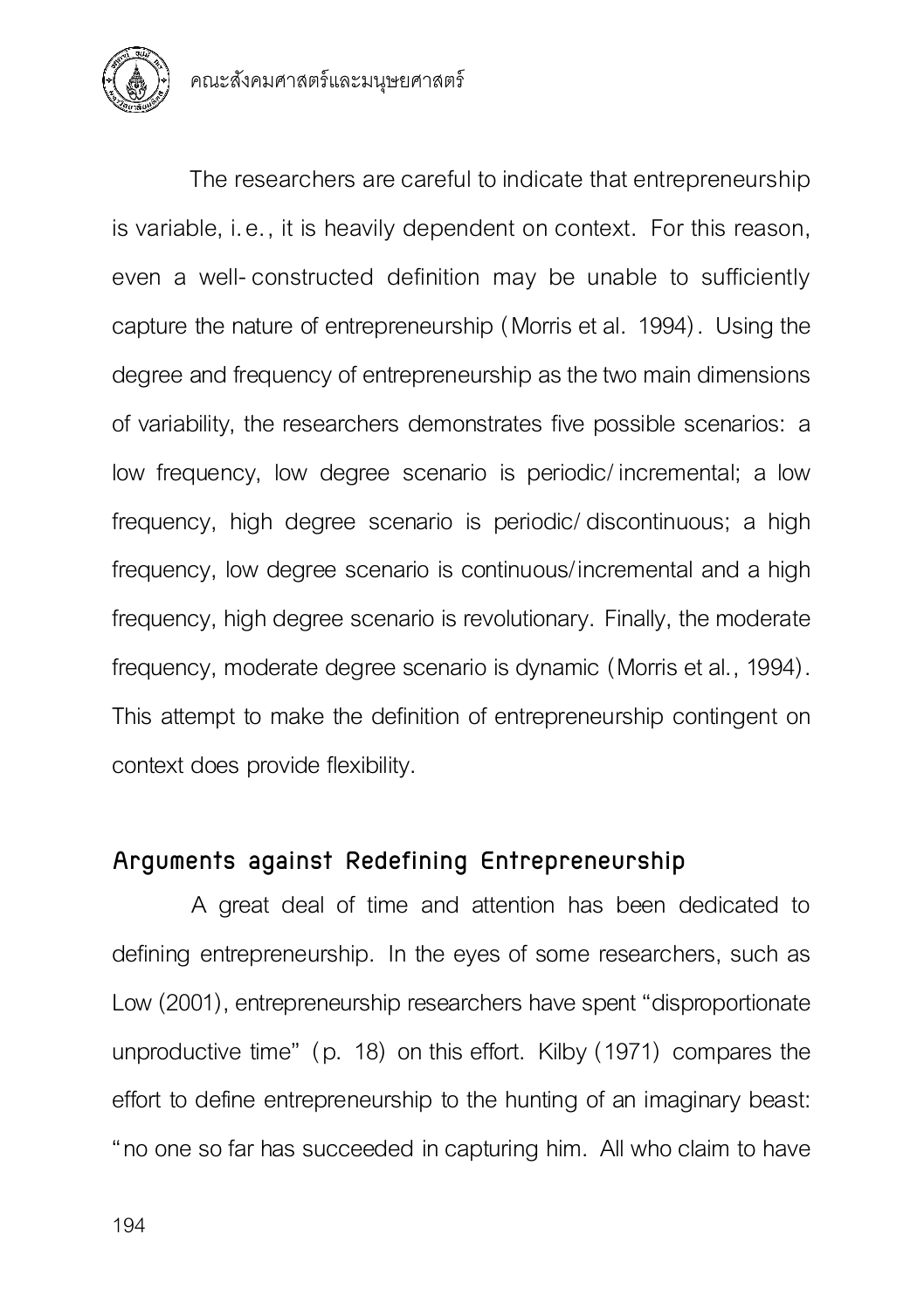caught sight of him report that he is enormous, but they disagree on his particularities" (p. 1). Veciana (2007) furthers this argument, claiming that a scientific approach to the study of entrepreneurship would not necessarily begin by formulating an opinion. According to Veciana (2007), many researchers indulge in a tempting but counterproductive activity. After reviewing many existing definitions of entrepreneurship and finding them wanting, the researchers propose yet another new definition. As hundreds of definitions already exist, covering a vast range of possibilities, time spent on this redefinition may indeed be "unproductive" (Low, 2001, p. 18). For this reason, this literature review will not reformulate the definition of entrepreneurship; rather, it will use the contingent definition proposed by Morris et al. (1994), which is quoted above. This definition is suitably flexible, so it can be applied in fields not traditionally associated with entrepreneurship, such as education.

# **Entrepreneurial Orientation (EO)**

The entrepreneurial orientation (EO) construct provides an alternative perspective on entrepreneurship. Rather than focusing on the definition of entrepreneurship itself, this construct focuses on the way that firms approach entrepreneurship. This construct began to appear in the 1970s or 1980s, although the term *entrepreneurial*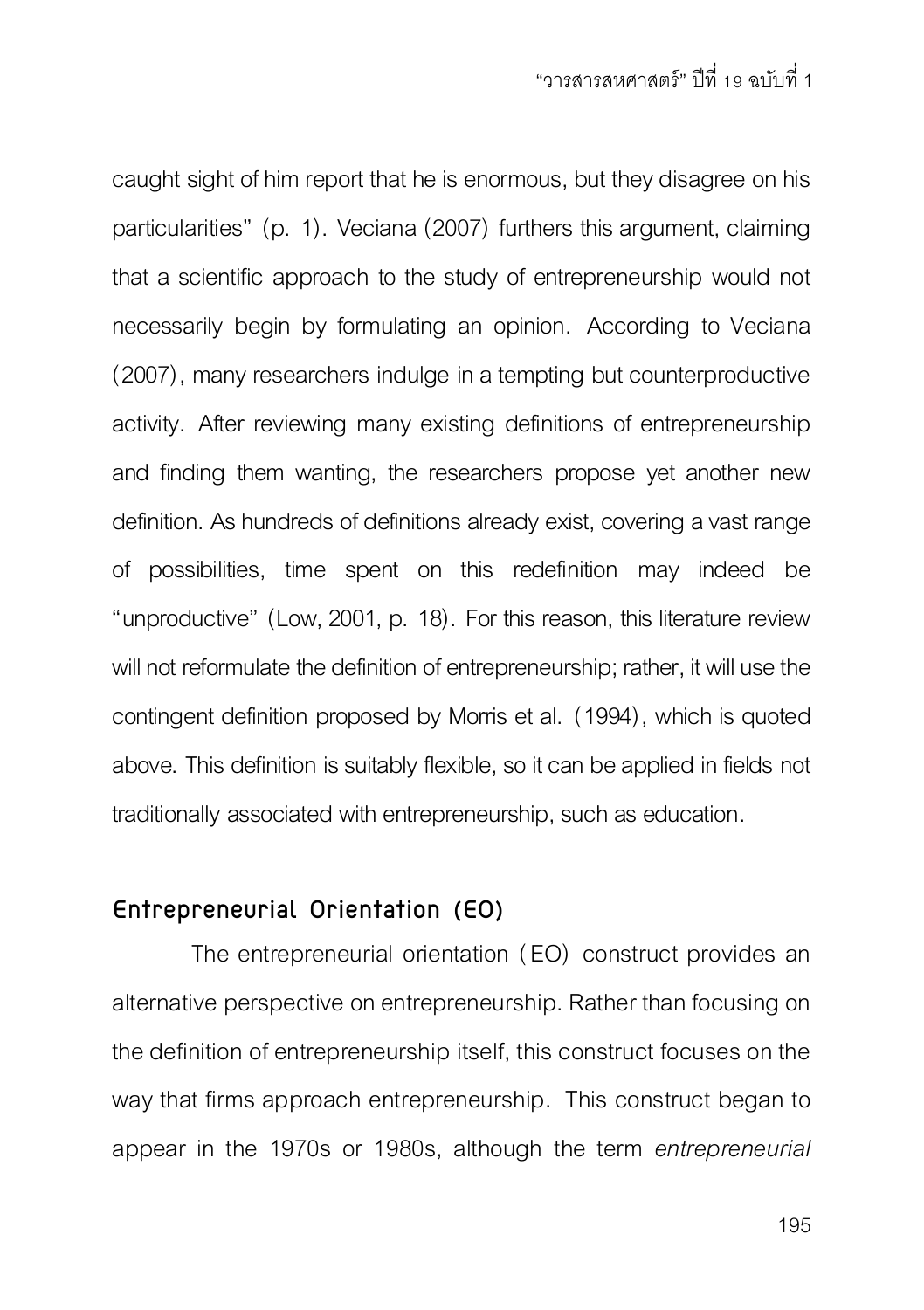

*orientation* was not used until the 1990s. Interest in this construct has grown to the point that it is now "arguably one of the most studied constructs in entrepreneurship literature" (George & Marino, 2011, p. 990) that enjoys a "strong and growing presence" ( Covin & Lumpkin 2011, p. 859) in the literature. Covin and Wales (2012) trace the roots of this construct back to Mintzberg's 1973 research on the "entrepreneurial mode" (p. 679), and they credit Miller with designing a three- dimensional construct in 1983, a construct that included "innovativeness, risk taking, and proactiveness" (p. 680). In contrast with Covin and Wales (2012), Covin and Lumpkin (2011) indicate that "most researchers" (p. 855) credit Miller, not Mintzberg, with originating the EO construct, although Miller never used the term *entrepreneurial orientation*. In looking back at his 1983 article, Miller (2011) himself notes that he neither mentioned EO specifically nor intended " to develop an EO factor" ( p. 873) . Furthermore, Miller (2011) was surprised by the popularity of his early article, in which he had meant merely to provide a "crude typology of firms" (Miller, 1983, p. 770).

The seminal work on EO by Mintzberg and by Miller has developed into two distinct bodies of research: the "composite definition approach" ( Covin & Lumpkin 2011, p. 859) and the "multidimensional approach" (Covin & Lumpkin 2011, 859) . The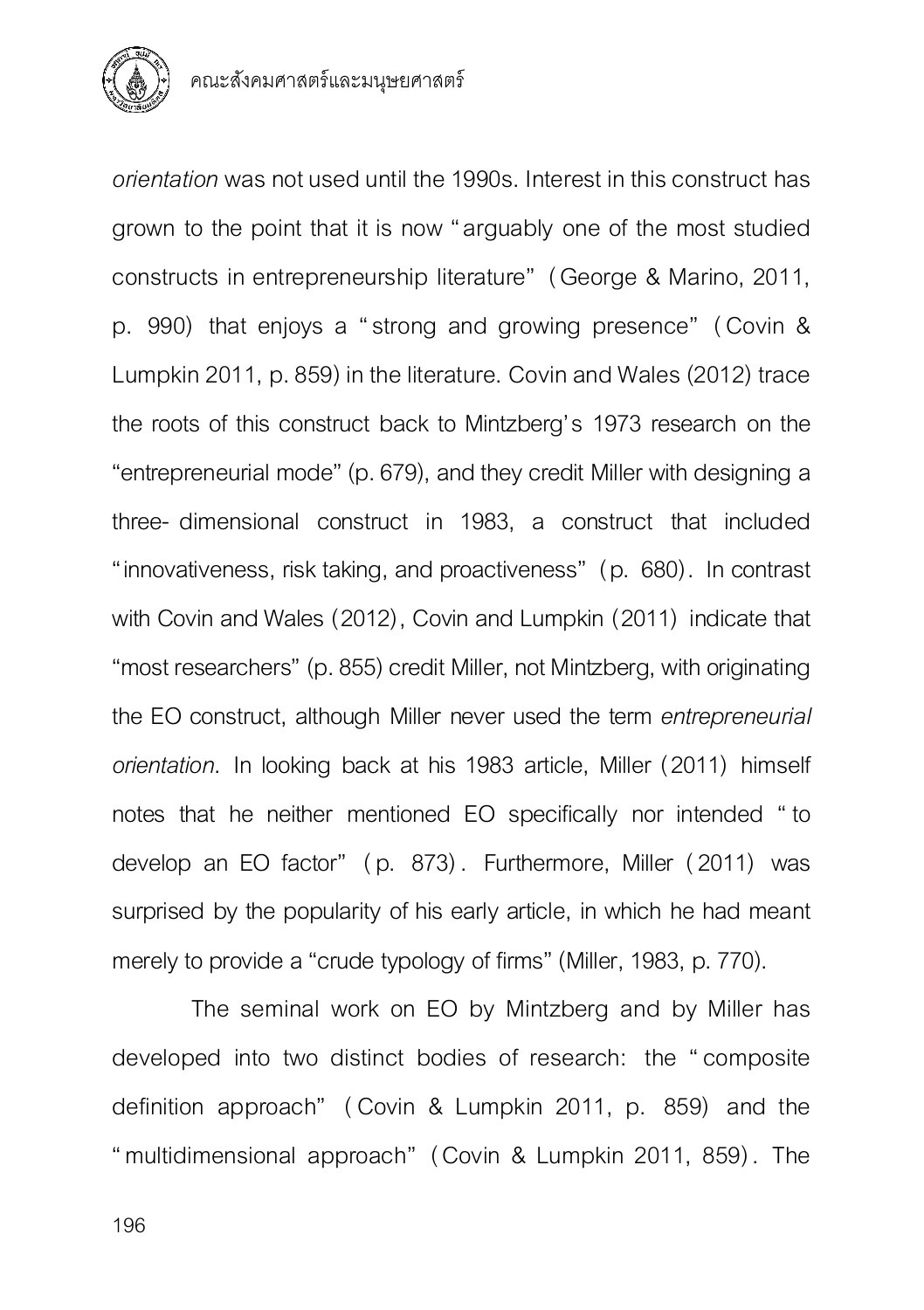composite approach is found in early articles by Miller (1983) . Although Miller ( 1983) subdivided entrepreneurship into three variables — innovation, proactiveness, and risk-taking — there is little indication that the three variables would vary independently based on context. A similar approach is found in Covin and Slevin (1989), who discuss "entrepreneurial strategic posture" (p. 75) as a unified construct. Lumpkin and Dess (1996) provide a contrasting, multidimensional approach to the EO construct.

#### **Dimensions of Entrepreneurial Orientation**

Observing that the lack of consensus as to the definition of entrepreneurship has been a barrier to further developments of theory, Lumpkin and Dess ( 1996) furnish an alternative: the entrepreneurial orientation (EO) construct. This construct is related to the ideas of content (i.e., *what* is done) and process (i.e., *how*  something is done) in the literature on strategic management. Rather than emphasizing *what* entrepreneurship is, they emphasize *how* it is done. Taking "new entry" (Lumpkin & Dess, 1996, p. 136), either in the form of starting a new form or embarking on a new venture within an existing firm, as the basic meaning of entrepreneurship. they distinguish five dimensions of *how* entrepreneurship is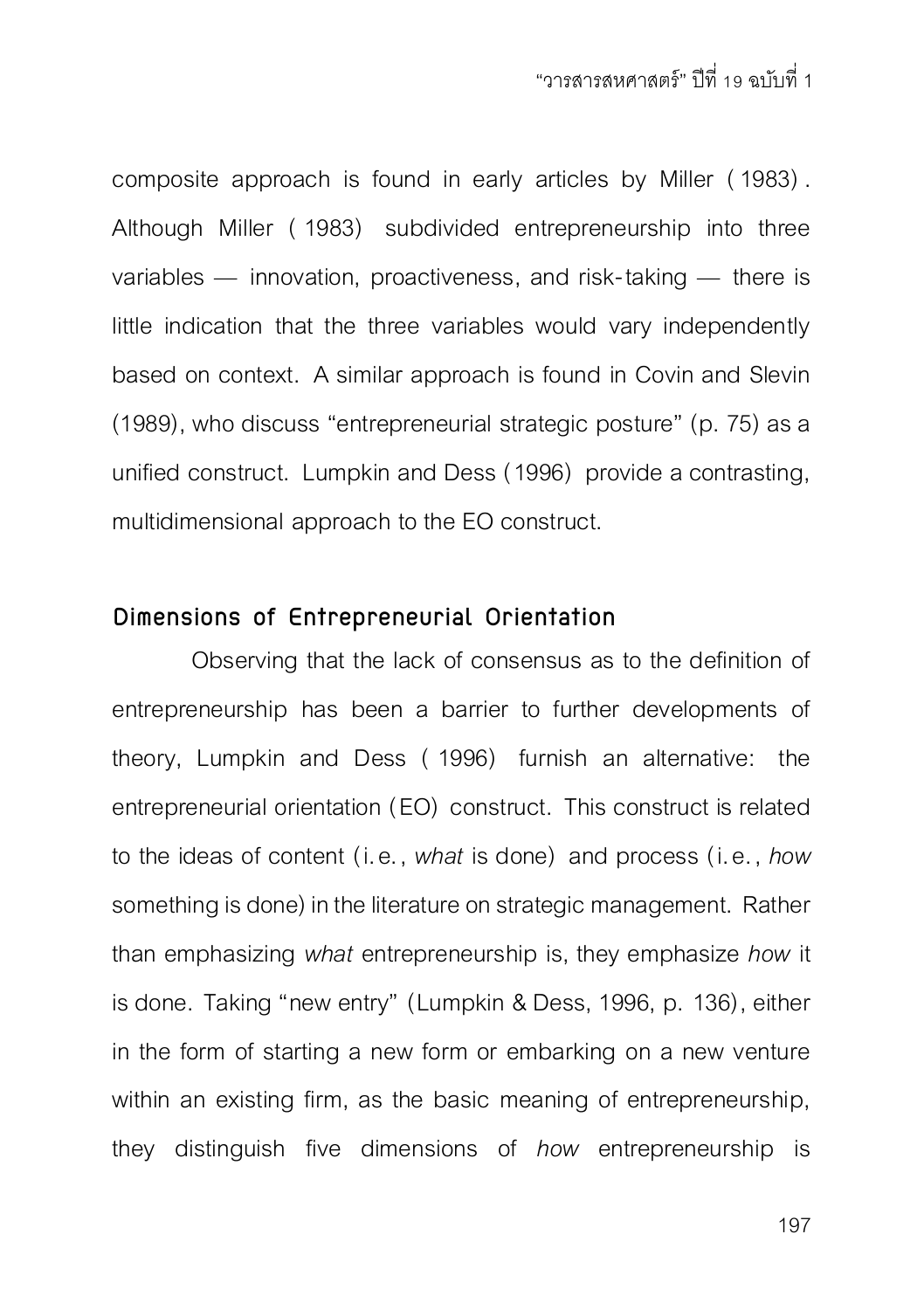

undertaken: "autonomy, innovativeness, risk taking, proactiveness, and competitive aggressiveness" (Lumpkin & Dess 1996, p. 136). In applying the EO, researchers must be aware that its applicability is contingent on context and that it has been designed for a specific level of analysis. Lumpkin and Dess (1996) explain that both the impact of EO on performance and the relationship among the five dimensions of EO will vary depending on the context. This is a key difference between the composite and multidimensional approaches to EO. Also, because new entry is generally a firm-level action -as is true in classical economics, "the small business firm is simply an extension of the individual who is in charge" (Lumpkin & Dess 1996, p. 138) - the EO has been designed for analysis at the organizational level (Lumpkin & Dess 1996). Using the EO construct, Lumpkin and Dess (1996) and subsequent researchers using their framework are able to avoid some of the controversy associated with defining entrepreneurship.

Dess and Lumpkin (2005) have continued to develop and clarify their EO construct since its original publication in 1996, however the five core elements have remained unchanged. The first element, autonomy, was originally defined as "the ability and will to be self-directed in the pursuit of opportunities" (Lumpkin & Dess,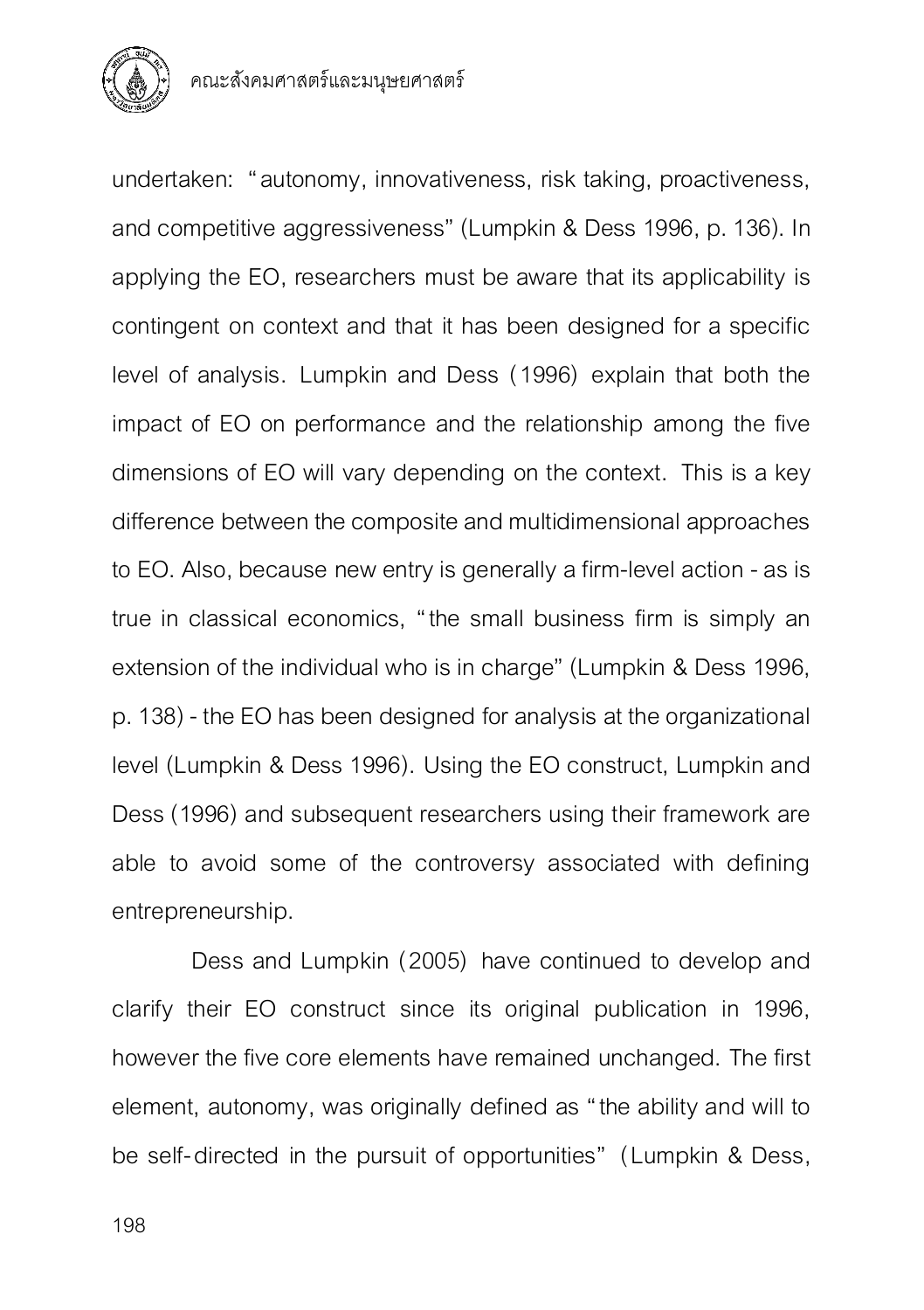1996, p. 140). In a more recent article, the authors explain that many of the best ideas for entrepreneurship come from the "bottom up" (Dess & Lumpkin, 2005, p. 149) and that these ideas can be stifled if employees do not have autonomy. The second element, innovativeness, "reflects a firm's tendency to engage in and support new ideas, novelty, and creative processes" (Lumpkin & Dess, 1996, 142). In defining this construct, the authors refer to one of the seminal theorists of entrepreneurship, Schumpeter, and his concept of creative destruction (Lumpkin & Dess, 1996). A more recent article defines innovativeness as "a firm's efforts to find new opportunities and novel solutions .... innovativeness requires that firms depart from existing technologies and practices and venture beyond the current state of the art" (Dess & Lumpkin, 2005, p. 150). The researchers note that innovativeness involves serious risks, as not all innovations will succeed (Dess & Lumpkin, 2005). The third element, risk taking, is characterized by actions such as incurring debt or committing significant proportions of a firm's assets (Lumpkin & Dess, 1996) . This is later clarified as "a firm's willingness to seize a venture opportunity ... and to act boldly without knowing the consequences" (Dess & Lumpkin, 2005, p. 152). All business ventures involve risk of some kind, but firms with an entrepreneurial orientation are more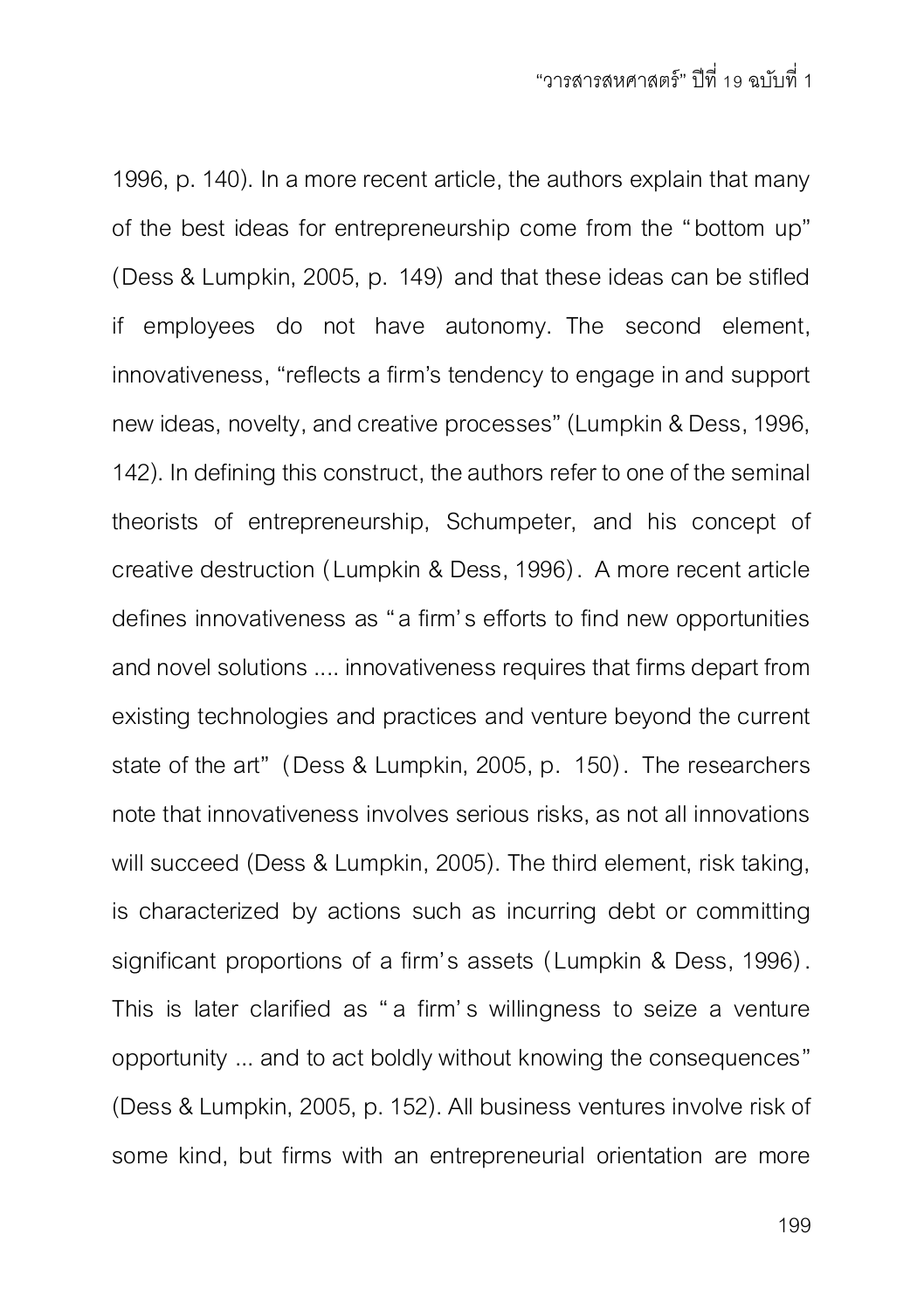

tolerant of risk than other firms. The fourth element, proactiveness, involves " taking initiative by anticipating and pursuing new opportunities" (Lumpkin & Dess, 1996, p. 146). This "forward-looking perspective" (Dess & Lumpkin 2005, 150) is important for companies that hope to lead their industries. Finally, Lumpkin and Dess (1996) assert that competitive aggressiveness, or "an aggressive stance and intense competition" (p. 148), is important to a new venture's survival. A firm that demonstrates these characteristics is more likely to survive. It is important to emphasize that although many entrepreneurial firms do exhibit all of these behaviors, the five dimensions may vary independently.

The two approaches to defining EO, the composite approach and the multidimensional approach, have continued to appear in entrepreneurship literature. The composite approach has appeared in articles by authors including Zahra and Neubaum (1998) and Avlonitis and Salavou (2007). The multidimensional approach in the form popularized by Lumpkin and Dess (1996) has also appeared frequently, for example in the articles of Voss, Voss, and Moorman (2005) and Pearce, Fritz, and Davis (2010). Since Lumpkin and Dess proposed their five- dimensional EO construct in 1996, no significantly adapted multidimensional EO constructs have received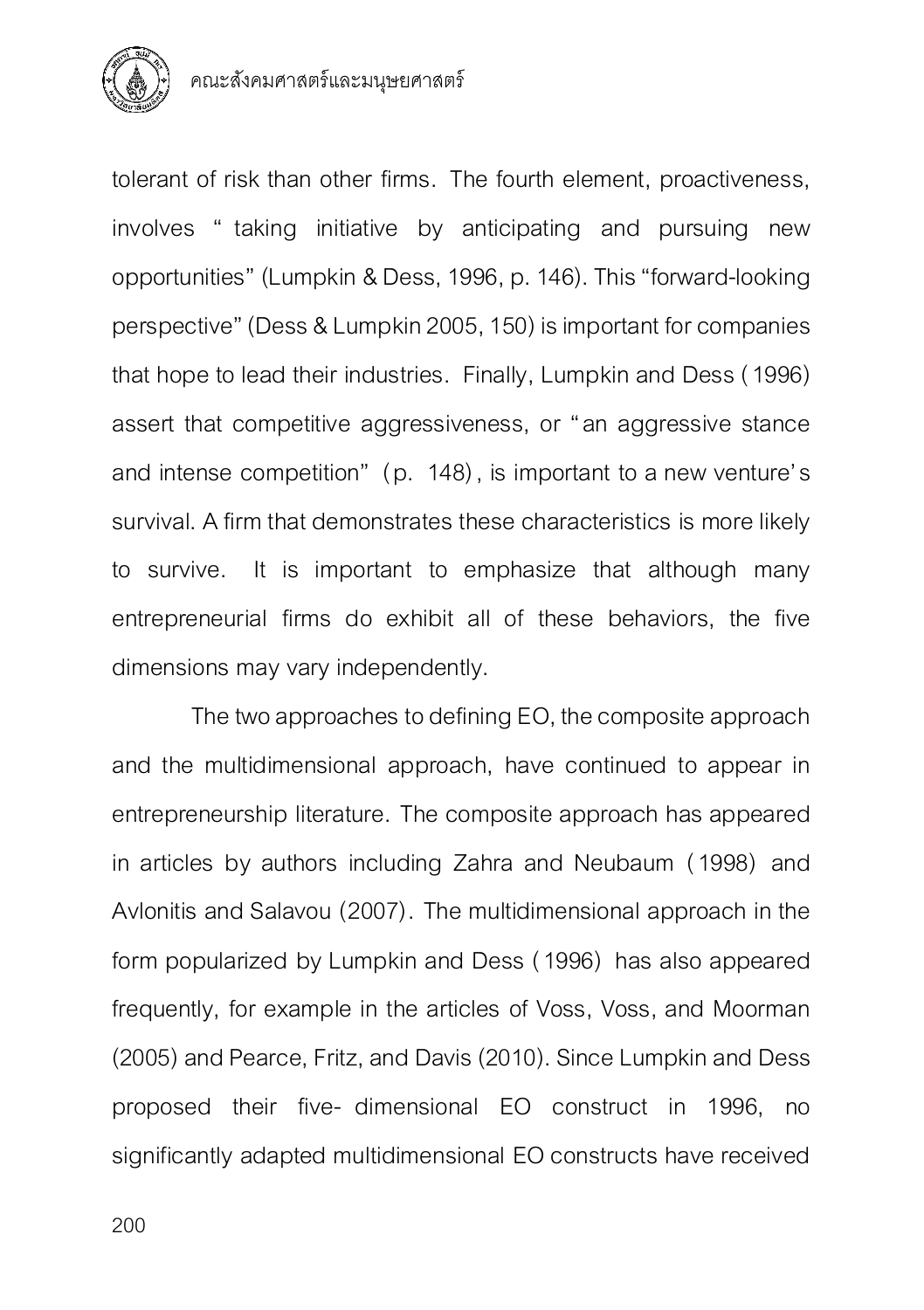significant attention in the literature (Covin & Wales, 2011). While both approaches have their merits, the contingent, multidimensional approach may be more appropriate for application in a wide variety of contexts.

## **Educational Entrepreneurship**

An increasing number of journal articles have been devoted to the phenomenon of educational entrepreneurship (Man, 2010). Several researchers have proposed definitions of educational entrepreneurs. Smith and Petersen (2006) defined the educational entrepreneur as "a rare breed of innovator whose characteristics and activities may lead to the transformation -not merely the slight improvement - of the public education system" (Smith & Petersen, 2006). Peterson (2009) does not define educational entrepreneurs, but notes, "education entrepreneurs, acting like their counterparts in private business, are infusing certain corners of America's moribund public education system with innovation and modernization" (p. 7). Speaking of educational entrepreneurs, Hess (2007) observes, "Unconventional thinkers have waded into the world of K-12 education, founded influential organization, and upended conventions" (p. 1). These definitions are similar in that they emphasize innovation as a key characteristic of educational entrepreneurs.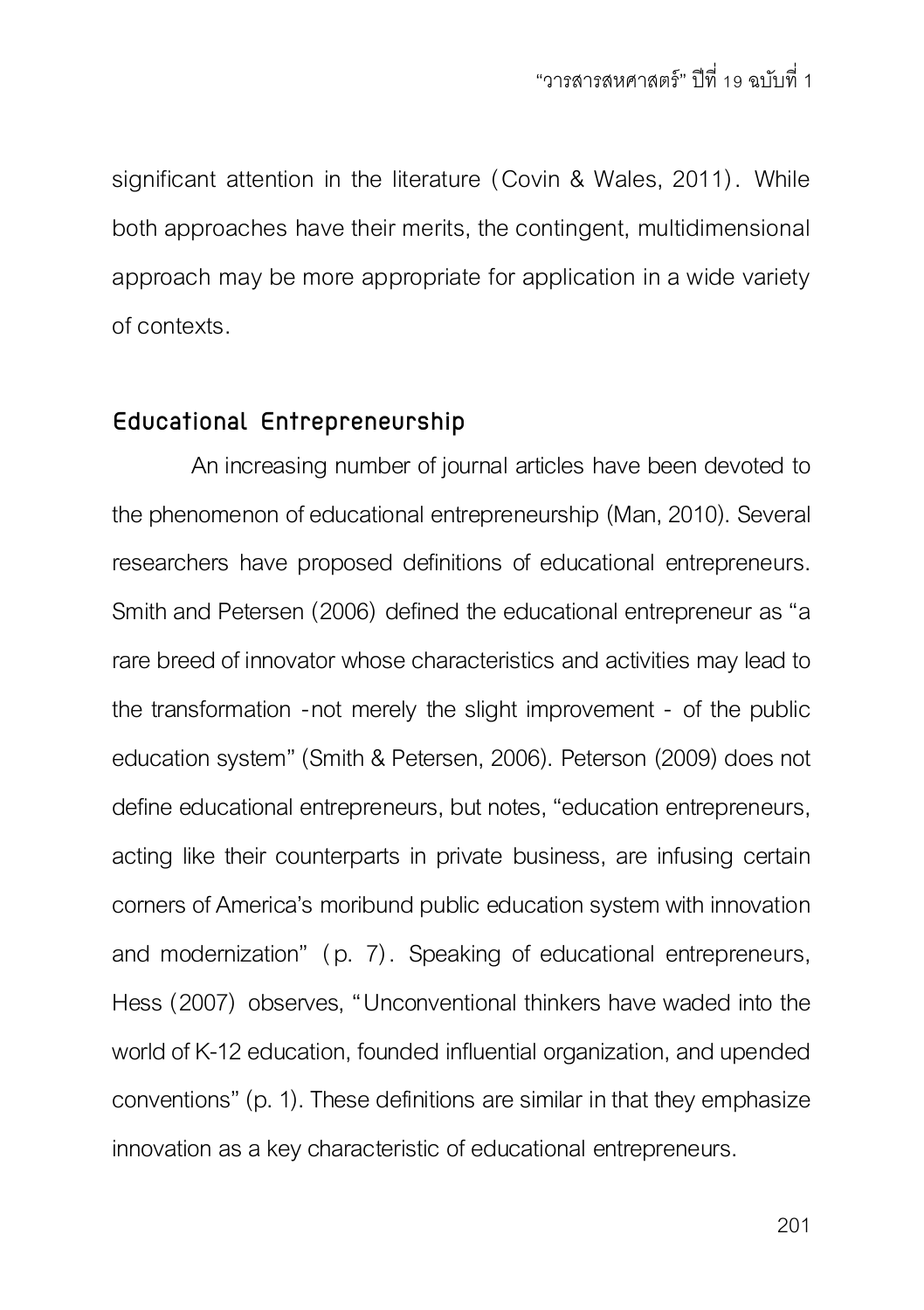

คณะสังคมศาสตร์และมนุษยศาสตร์

# **Dimensions of Educational Entrepreneurship**

Webber and Scott (2008) propose a six-dimensional framework for educational entrepreneurship: " innovative behavior, networking, time- space communication framework, local- global perspective, educational organizations as knowledge centers, and integrated face-to-face and Internet-based learning" (p. 1). The first dimension, innovative behavior, also appears in various EO constructs, including the seminal construct proposed by Miller (1983) and the multidimensional construct described by Lumpkin and Dess (1996); however, Webber and Scott (2008) define innovative behavior as "generation of knowledge and skills" (p. 4), a definition which, in contrast with the definition provided by (Dess & Lumpkin, 2005), does not include technological innovations.

The second dimension of Webber and Scott' s ( 2008) framework, networking, also has "roots" (p. 2) in business studies. According to Webber and Scott (2008), networking is of growing importance, and it is often a primary determinant of whether a company will be able to adapt to changes in its environment and survive. In the field of business, authors such as Fuellhart and Glasmeier (2003) describe the range networking strategies that firms use to find necessary information about their environment. They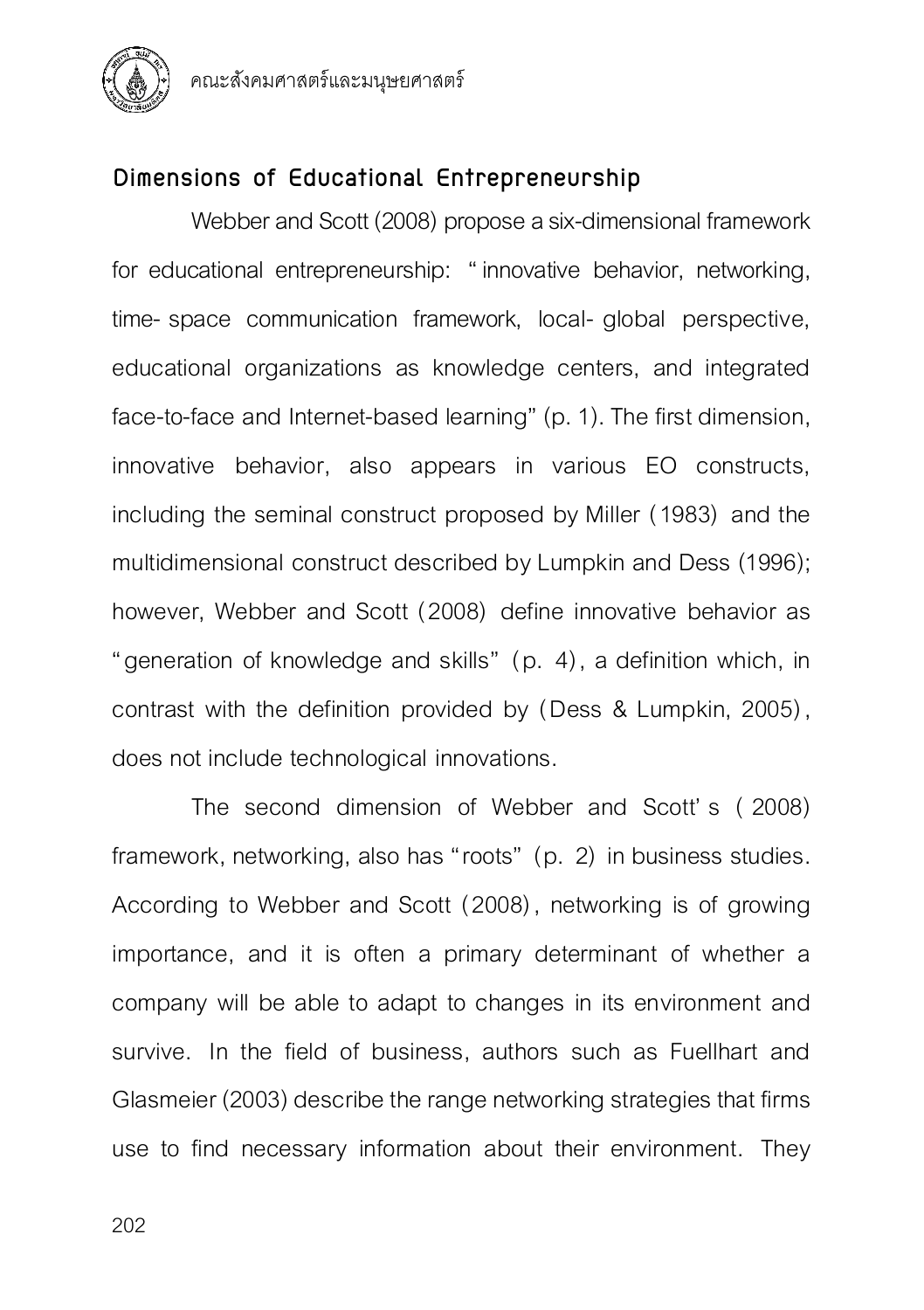emphasize that networking " does not presume relationships of spatial proximity" (p. 232). Networking is not included in the common EO constructs; however, it is tangentially related to proactiveness and competitive aggressiveness, two components of EO construct proposed by Lumpkin and Dess (1996). Networking would provide a company with the information necessary to be proactive and to engage aggressively with the competition.

The third dimension is time - space communication framework.Webber and Scott (2008)define time-space communication framework as " local and distributed communication, learning through space and time" (p. 4), including both synchronous and asynchronous communication ( Webber & Scott, 2008) . This dimension of the educational entrepreneurship framework also has roots in business in the work of Van Geenhuizen (2004) , who examined the use of emergent strategies in the manufacturing and communication sectors, specifically " proximity needs and what those needs imply for elimination of physical segments from value chains and insertion of virtual segments in these chains" (p. 5).

The fourth, fifth, and sixth dimensions of the educational entrepreneurship framework proposed by Webber and Scott (2008) —"local-global perspective, educational organizations as centers of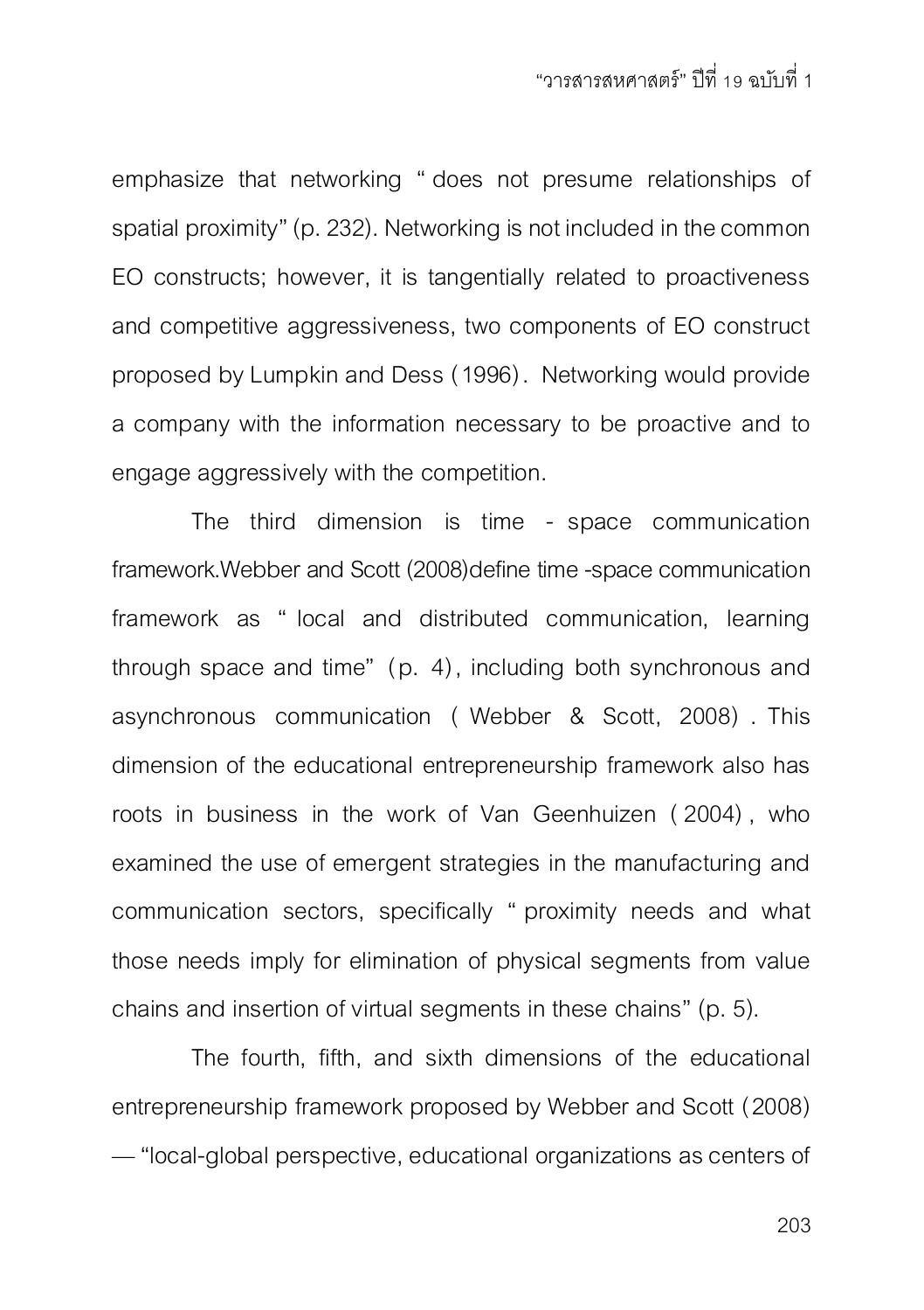

คณะสังคมศาสตร์และมนุษยศาสตร์

knowledge, and integrating face- to- face and Internet- based learning" (p. 4) - are closely related. All three involve the creating and sharing of knowledge through Internet-based and face-to-face interaction. Local- global perspective relies on an " international network of faculty members" who enable learners to "move beyond ethnocentrism" (Webber & Scott, 2008, 2). To engage in educational entrepreneurship, educational organizations must pay "attention to access, resources, and community needs" (4) in order to be centers of knowledge. The idea of meeting needs in the "active search for opportunities" (Mintzberg, 1973, p. 45) is also found in the business sector. The final element of the framework, integrating Internetbased and face-to-face learning, places educational organizations in a wider arena, where they must face increased competition. To succeed in this environment, they must demonstrate competitive aggressiveness, a key element in Lumpkin and Dess's (1996) EO construct. The use of newly emerging technologies has potential for transformative effects on education as well as on industry, providing opportunities for educational entrepreneurship.

Opportunities for educational entrepreneurs abound. As Hess (2007) observes, "To an unprecedented degree, this is the era of educational entrepreneurship" (p. 1). Webber and Scott's (2008)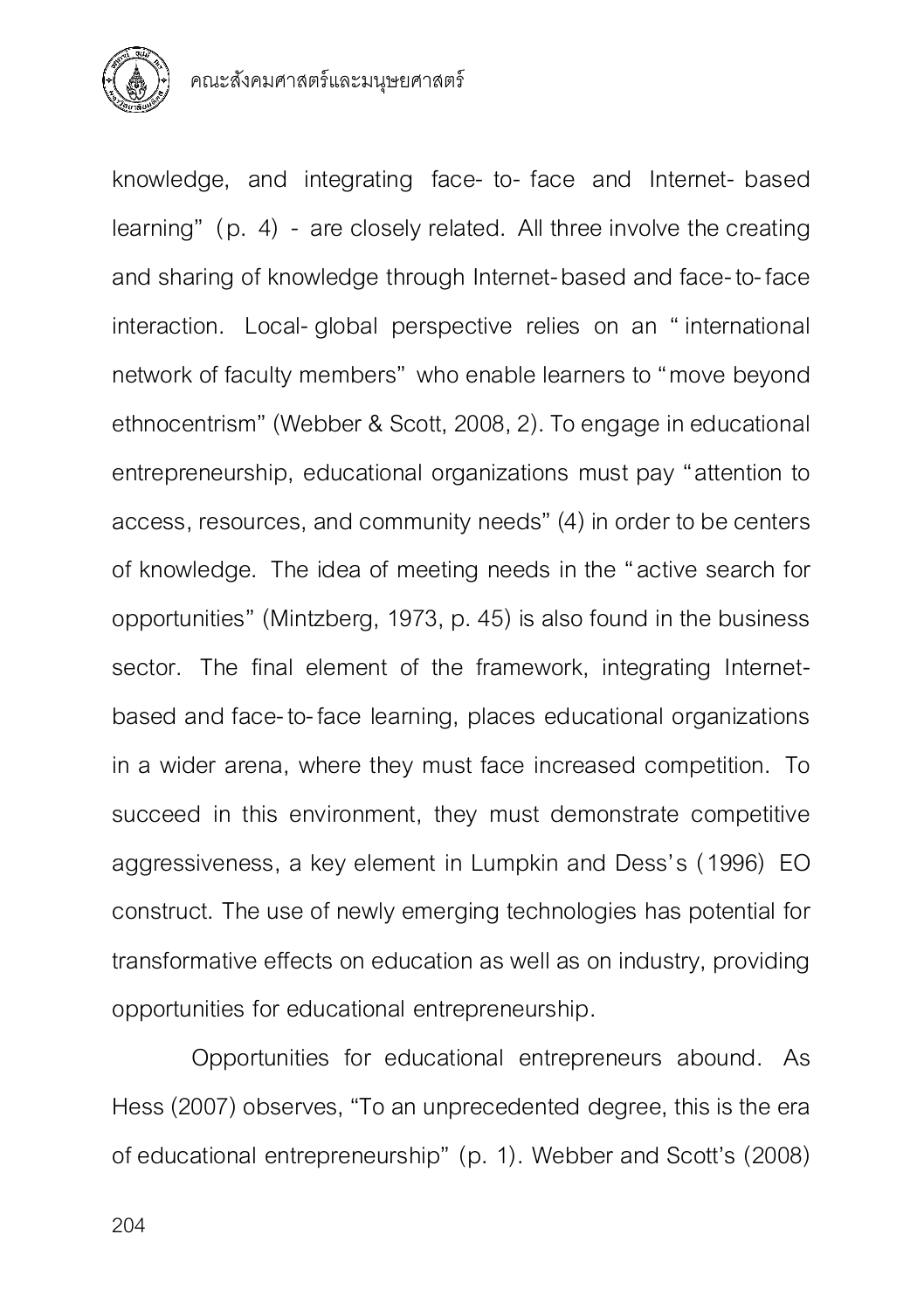framework, which borrows heavily from research on corporate entrepreneurship but focuses more on innovation and less on risk and autonomy than the EO construct, provides a tool for examining entrepreneurship in education. Webber and Scott's framework also focuses heavily on the opportunities created by new technologies that have the potential to revolutionize education. The vast potential of these technologies raises serious questions: " In the end, an entrepreneurial perspective raises the question: In the 21st century, is it possible to educate children in radically more effective ways?" (Hess, 2007, p. 11).

#### **Conclusion**

The end results of this review are promising: a clear but flexible definition of entrepreneurship; a five - dimensional entrepreneurial orientation construct; and a six - dimensional educational entrepreneurship construct that is based on both educational theory and business theory. The definition, from Morris et al. (1994) is a synthesis of many other definitions that have been proposed over the years, and it is applicable outside of the corporate world. The five- dimensional EO construct by Lumpkin and Dess (1996) has withstood the test of time; it is still in use in its original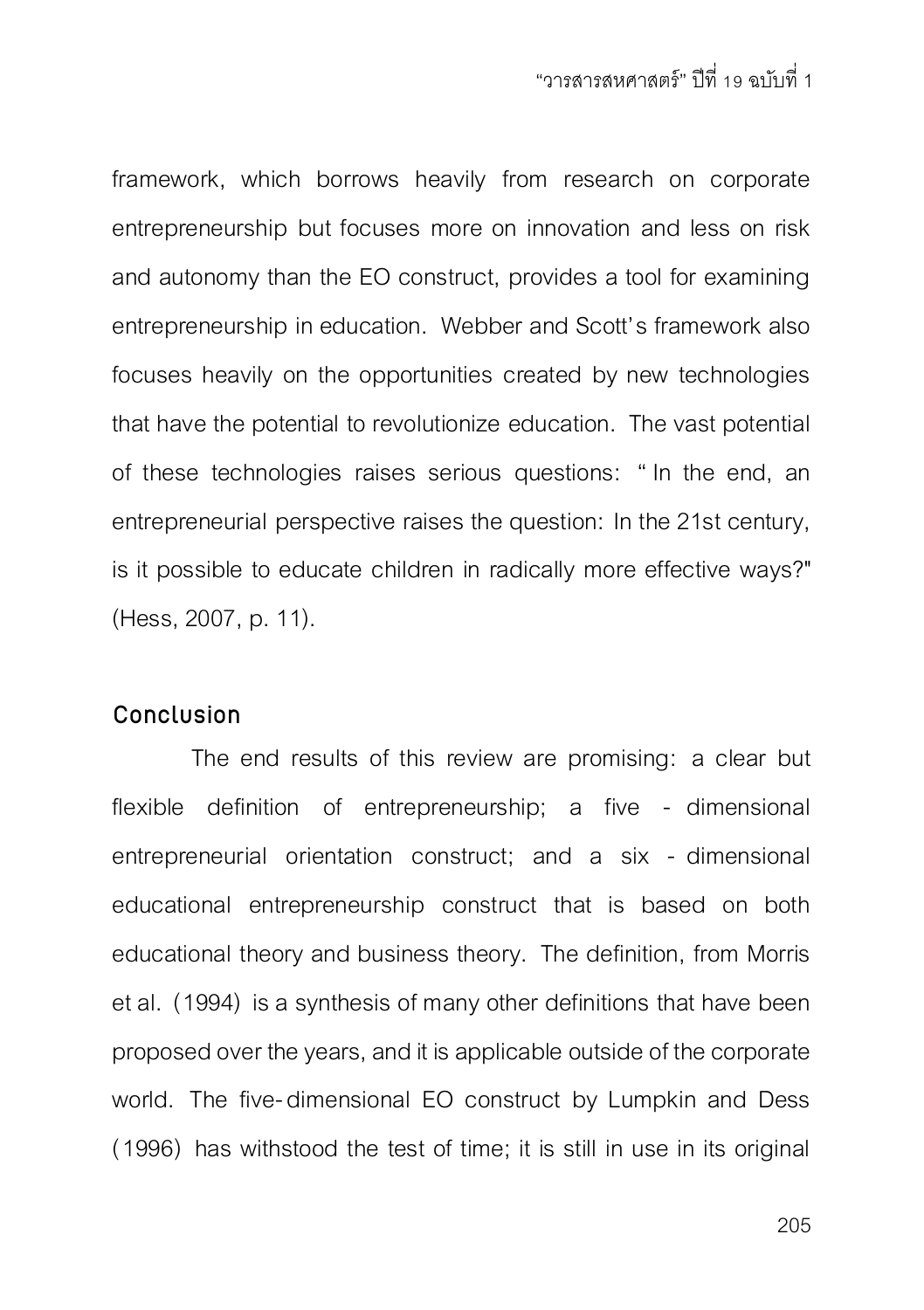

form. Like the definition of entrepreneurship proposed by Morris et al. (1994), this construct if flexible and applicable in a variety of contexts. Finally, the six-dimensional framework for understanding educational entrepreneurship that Webber and Scott (2008) propose incorporates many ideas from both business theory and educational theory.

The literature review has revealed that there is a long tradition of research in this area; however, there are certainly gaps in the literature that can be investigated. As Miller (2011) , one of the pioneers of the EO construct, recently observed, there have been "too few qualitative studies" (878) about EO. The study of EO is a burgeoning field, and it can provide valuable insights in education as well as in business.

## **References**

Avlonitis, G. J., & Salavou, H. E. (2007) . Entrepreneurial orientation of SMEs, product innovativeness, and performance. **Journal of Business Research, 60**(5), 566– 575. doi:10.1016/j.jbusres.2007.01.001

Burke, W. W. (2010). <mark>Organization change*:* Theory and practice</mark> (3<sup>rd</sup> Ed.). Sage Publications, Inc.

Carland, J. W., Hoy, F., & Carland, J. A. C. (1988). "Who is an entrepreneur?" is a question worth asking. **American Journal of Small Business, 12**(4), 33–39.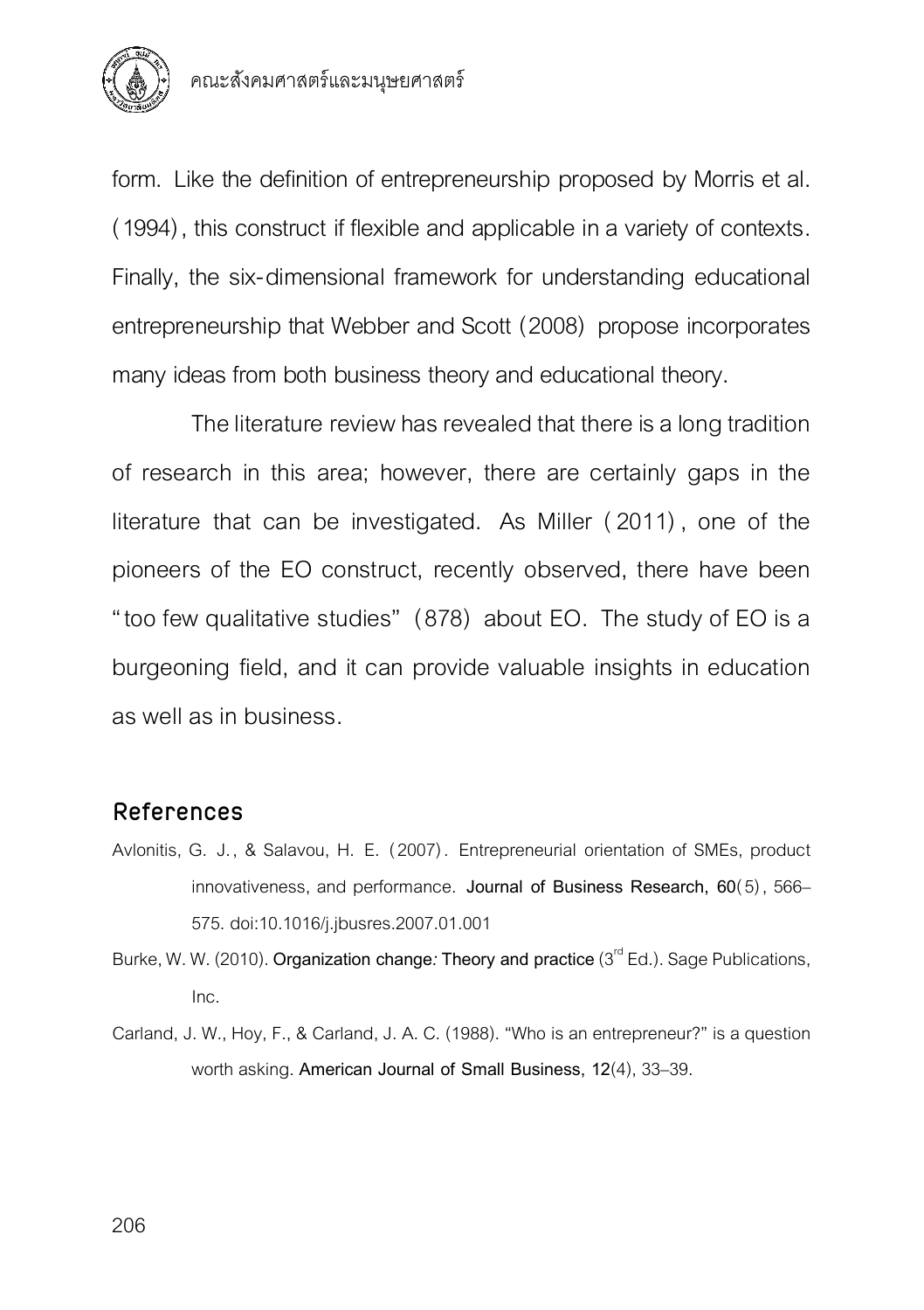- Covin, J. G., & Lumpkin, G. T. (2011) . Entrepreneurial orientation theory and research: Reflections on a needed construct. **Entrepreneurship Theory and Practice, 35**(5), 855–872. doi:10.1111/j.1540-6520.2011.00482.x
- Covin, J. G. , & Wales, W. J. (2012) . The measurement of entrepreneurial orientation. **Entrepreneurship Theory and Practice, 36(4), 677–702. doi: 10. 1111/j. 1540-**6520.2010.00432.x
- Dess, G. G., & Lumpkin, G. T. (2005). The role of entrepreneurial orientation in stimulating effective corporate entrepreneurship. **The Academy of Management Executive, 19**(1), 147–156.
- Drucker, P. F. (1985). *Innovation and entrepreneurship: Practice and principles*. Harper & Row.
- Fuellhart, K. G., & Glasmeier, A. K. (2003). Acquisition, assessment and use of business information by small- and medium-sized businesses: a demand perspective. **Entrepreneurship & Regional Development, 15**(3), 229 –252. doi:10.1080/08985 62021000011197
- George, B. A. , & Marino, L. (2011) . The epistemology of entrepreneurial orientation: Conceptual formation, modeling, and operationalization. **Entrepreneurship Theory and Practice, 35**(5), 989–1024. doi:10.1111/j.1540-6520.2011.00455.x
- George, G., & Zahra, S. A. (2002) . Culture and its consequences for entrepreneurship. **Entrepreneurship***:* **Theory & Practice, 26**(4), 5.
- Hallinger, P. (2010) . Making education reform happen: Is there an "Asian" way? **School Leadership and Management, 30**(5), 401–418.
- Hess, F. M. (2007). The case for educational entrepreneurship: Hard truths about risk, reform, and reinvention. **Phi Delta Kappan, 89**(1), 21.
- Kilby, P. (1971). Hunting the heffalump. **Entrepreneurship and Economic Development,** 1– 40.
- Low, M. B. (2001) . The adolescence of entrepreneurship research: Specification of purpose. **Entrepreneurship Theory and Practice, 25**(4), 17–26.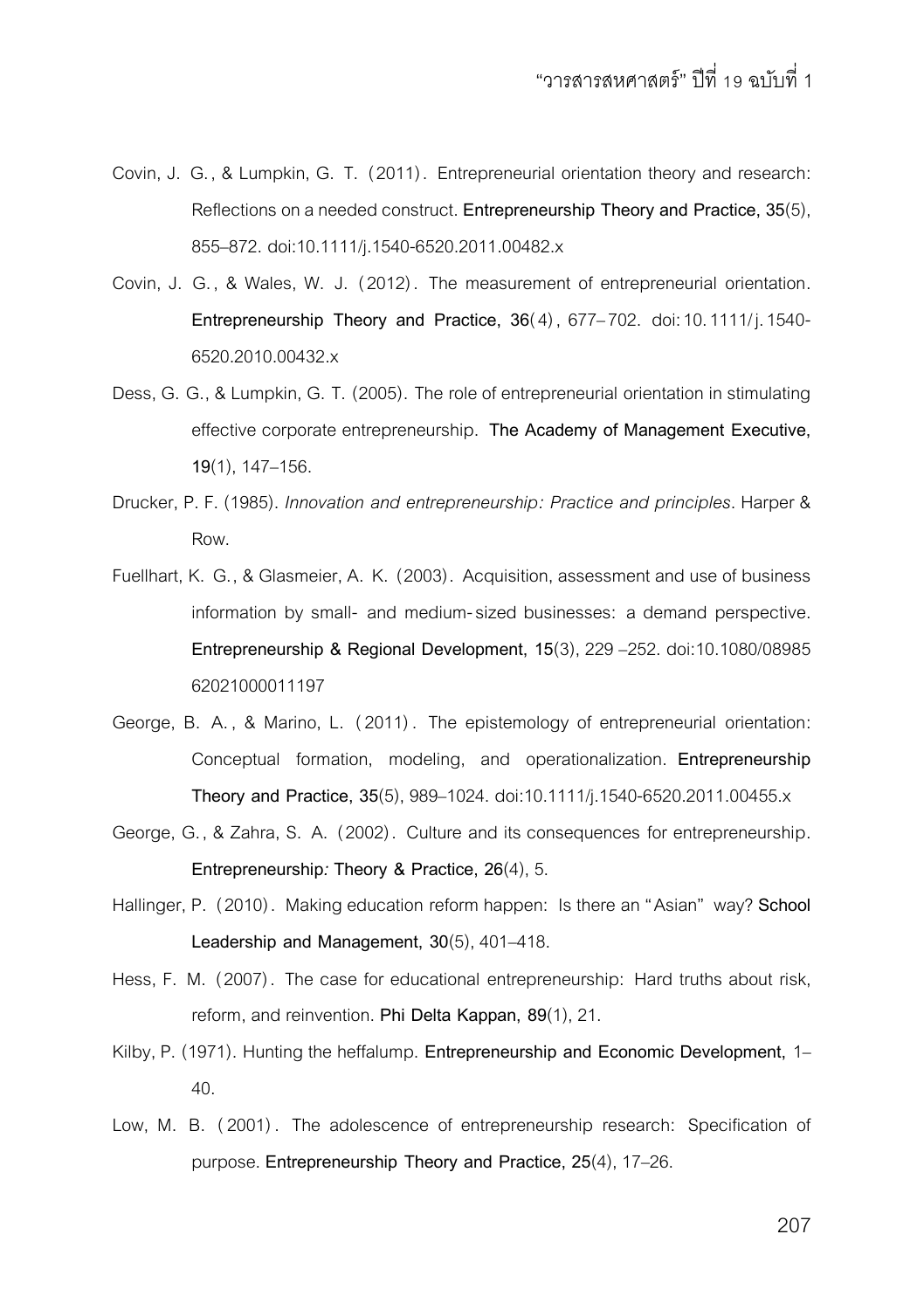

- Lumpkin, G. T., & Dess, G. G. (1996). Clarifying the entrepreneurial orientation construct and linking it to performance. **The Academy of Management Review, 21**(1), 135. doi:10.2307/258632
- Man, W. Y. T. (2010). **Clarifying the domain of educational entrepreneurship: Implications for studying leadership, innovation and change.** Retrieved from http://libir1.ied. edu.hk/dspace/handle/2260.2/10522
- Mill, J. S. (1848). **Principles of political economy with some of their applications to social philosophy***.* London: JW Parker.
- Miller, D. (1983). The correlates of entrepreneurship in three types of firms. **Management Science, 29**(7), 770–791.
- Miller, D. (2011). Miller (1983) revisited: A reflection on EO research and some suggestions for the future.**Entrepreneurship Theory and Practice, 35**(5), 873–894. doi:10.11 11/j.1540-6520.2011.00457.x
- Morris, M. H., Lewis, P. S., & Sexton, D. L. (1994). Reconceptualizing entrepreneurship: an input-output perspective. *SAM Advanced Management Journal*, *59*, 21–21.
- Peterson, B. (2009). Transforming urban public education through education entrepreneurship. **New York***:* **Living Cities, Inc***.* **Retrieved August, 25**, 2010.
- Schiller, B. R., & Crewson, P. E. (1997) . Entrepreneurial origins: A longitudinal inquiry. **Economic Inquiry, 35**(3), 523.
- Seidlhofer, B. (2005). English as a lingua franca. **ELT Journal, 59**(4), 339.
- Shane, S. , & Venkataraman, S. (2000) . The promise of entrepreneurship as a field of research. **Academy of Management Review, 25**(1), 217–226.
- Smith, K., & Petersen, J. L. (2006) . What is educational entrepreneurship. **Educational Entrepreneurship***:* **Realities, Challenges, Possibilities,** 21–44.
- Van Geenhuizen, M. (2004) . Cities and cyberspace: New entrepreneurial strategies. **Entrepreneurship & Regional Development, 16**(1), 5–19. doi:10.1080/08985620 42000205009